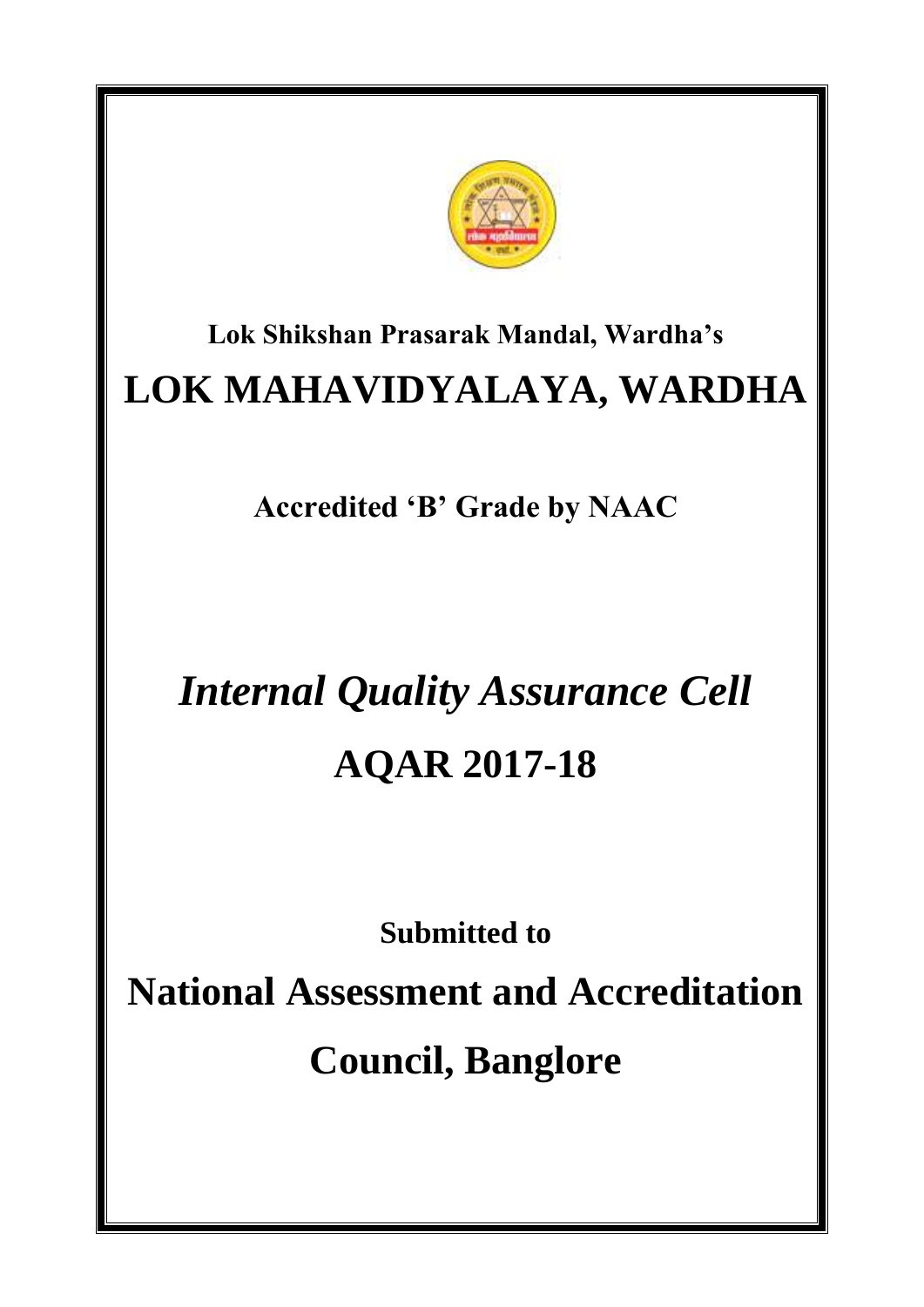## **The Annual Quality Assurance Report (AQAR) of the IQAC**

All NAAC accredited institutions will submit an annual self-reviewed progress report to NAAC, through its IQAC. The report is to detail the tangible results achieved in key areas, specifically identified by the institutional IQAC at the beginning of the academic year. The AQAR will detail the results of the perspective plan worked out by the IQAC. *(Note: The AQAR period would be the Academic Year. For example, July 1, 2012 to June 30, 2013)*

 $Part - A$ 

```
1. Details of the Institution
1.1 Name of the Institution
1.2 Address Line 1
     Address Line 2
     City/Town
     State
     Pin Code
     Institution e-mail address
     Contact Nos.
     Name of the Head of the Institution: 
     Tel. No. with STD Code: 
     Mobile:
                                     07152-242580
                                     LOK MAHAVIDYALAYA, WARDHA
                                     Bachelor Road
                                     Pratap Nagar
                                     Wardha
                                     Maharashtra
                                     442001
                                     principal@lokmv.edu.in
                                           Dr. Mrs. Pushpa S. Tayde
                                     09423119221
                                     07152-242580
```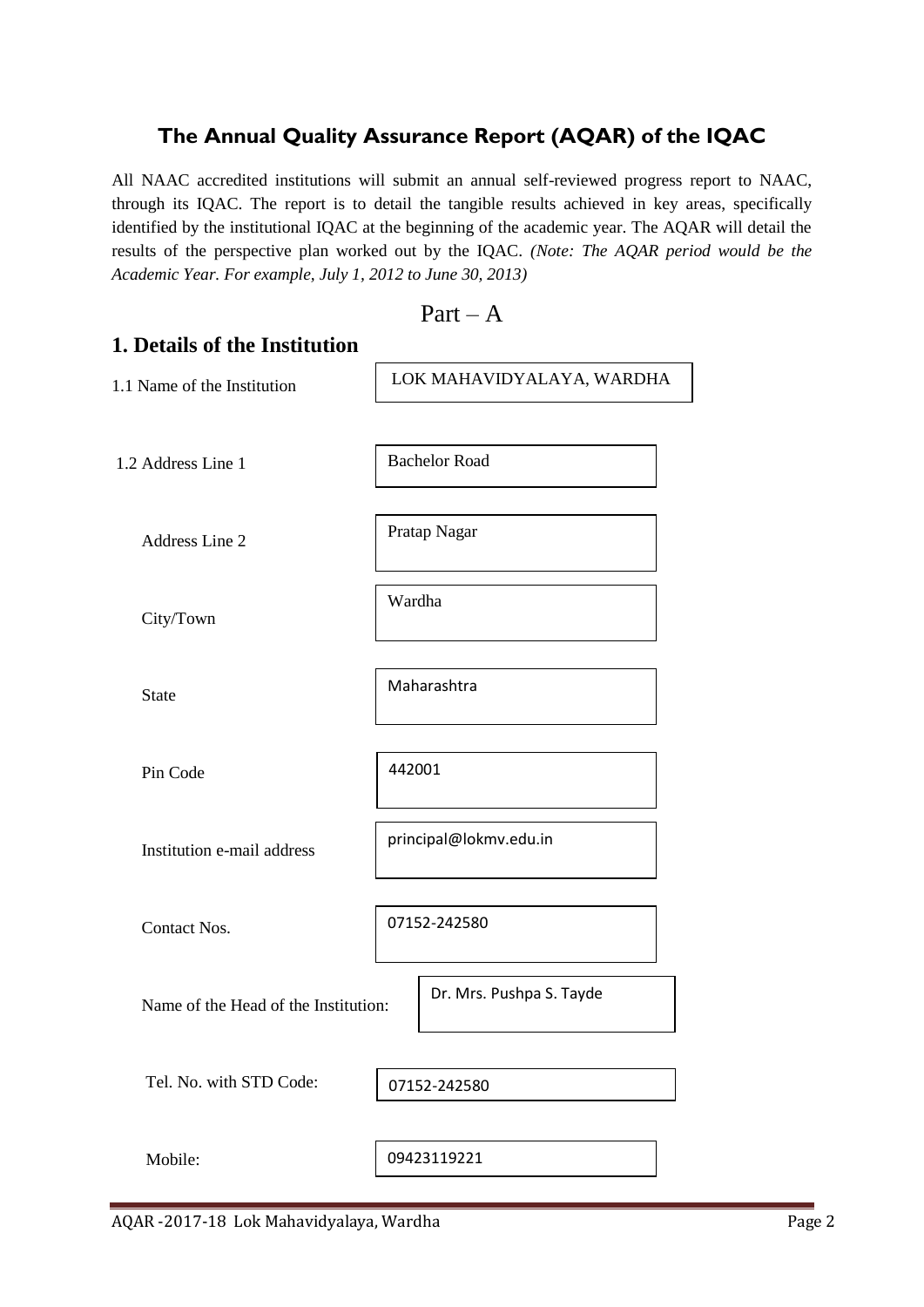| Mobile:                                                                                                                                                                                            | 09403098804             |
|----------------------------------------------------------------------------------------------------------------------------------------------------------------------------------------------------|-------------------------|
| IQAC e-mail address:                                                                                                                                                                               | iqaclmvwardha@gmail.com |
| 1.3 NAAC Track ID (For ex. MHCOGN 18879)                                                                                                                                                           | NAAC/WR/MHCOGN 11824    |
| 1.4 NAAC Executive Committee No. & Date:<br>(For Example EC/32/A&A/143 dated 3-5-2004.)<br>This EC no. is available in the right corner-bottom<br>of your institution's Accreditation Certificate) | EC(SC)/01/RAR/35        |
| 1.5 Website address:                                                                                                                                                                               | www.lokmy.edu.in        |
| Web-link of the AQAR:                                                                                                                                                                              |                         |

1.6 Accreditation Details

| Sl. No. | Cycle       | Grade | <b>CGPA</b> | Year of       | Validity |
|---------|-------------|-------|-------------|---------------|----------|
|         |             |       |             | Accreditation | Period   |
|         | $1st$ Cycle | $C+$  | 62.30       | 2004          | 2009     |
| 2       | $2nd$ Cycle | B     | 2.20        | 2014          | 2019     |
| 3       | $3rd$ Cycle |       |             |               |          |
|         | $4th$ Cycle |       |             |               |          |

1.7 Date of Establishment of IQAC : DD/MM/YYYY

**1.8 AQAR for the year** *(for example 2010-11)*

2017-18

11/07/2005

Name of the IQAC Co-ordinator:

Mahendra G. Sahare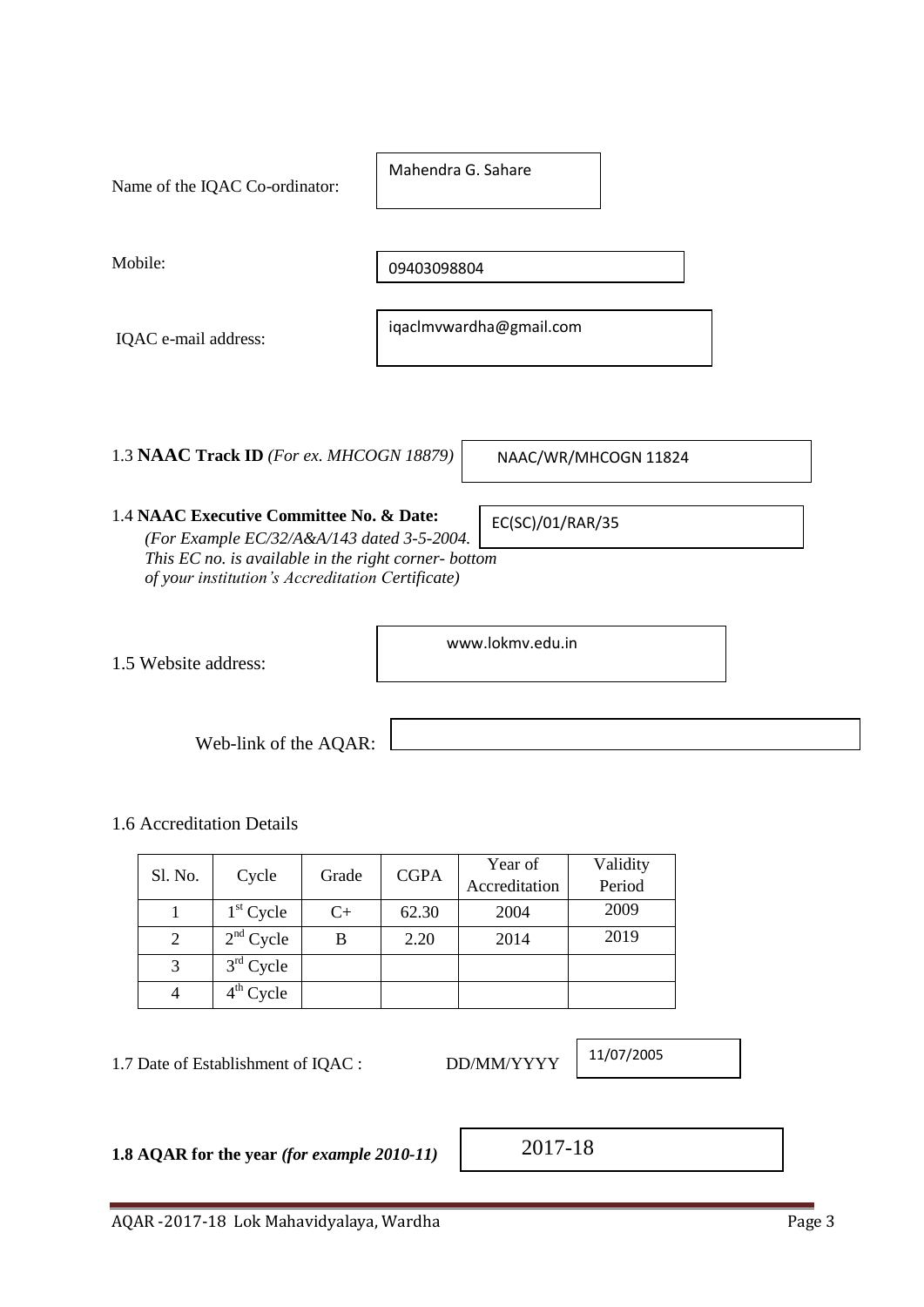1.9 Details of the previous year's AQAR submitted to NAAC after the latest Assessment and Accreditation by NAAC (*(for example AQAR 2010-11submitted to NAAC on 12-10-2011)*

- i. AQAR -2014-15 submitted to NAAC on 12 10- 2015
- ii. AQAR 2015-16 submitted to NAAC on 03 02- 2016
- iii. AQAR- 2016-17 submitted to NAAC on 15- 12- 2017

| 1.10 Institutional Status                                  |                                                                        |
|------------------------------------------------------------|------------------------------------------------------------------------|
| University                                                 | Central<br>Deemed<br>Private<br><b>State</b><br>$\sqrt{ }$             |
| <b>Affiliated College</b>                                  | Yes<br>No<br>$\sqrt{ }$                                                |
| <b>Constituent College</b>                                 | Yes<br>No                                                              |
| Autonomous college of UGC                                  | Yes<br>No<br>ν                                                         |
| Regulatory Agency approved Institution                     | N <sub>o</sub><br>Yes<br>$\sqrt{ }$                                    |
| (eg. AICTE, BCI, MCI, PCI, NCI)                            |                                                                        |
| $\Box$<br>Co-education<br>Type of Institution              | Women<br>Men<br>$\sqrt{ }$                                             |
| Urban                                                      | Rural<br>Tribal<br>$\sqrt{ }$                                          |
| <b>Financial Status</b><br>Grant-in-aid                    | UGC $2(f)$<br><b>UGC 12B</b><br>$\sqrt{ }$<br>$\sqrt{ }$<br>$\sqrt{ }$ |
|                                                            | <b>Totally Self-financing</b><br>Grant-in-aid + Self Financing<br>ν    |
| 1.11 Type of Faculty/Programme                             |                                                                        |
| Science<br>Arts<br>V                                       | PEI (Phys Edu)<br>Commerce<br>$\sqrt{$ Law                             |
| TEI (Edu)<br>Engineering                                   | <b>Health Science</b><br>Management                                    |
| Others (Specify)                                           |                                                                        |
|                                                            |                                                                        |
| 1.12 Name of the Affiliating University (for the Colleges) | Rashtrasant Tukadoji Maharaj<br>Nagpur University, Nagpur              |

 $\overline{\phantom{a}}$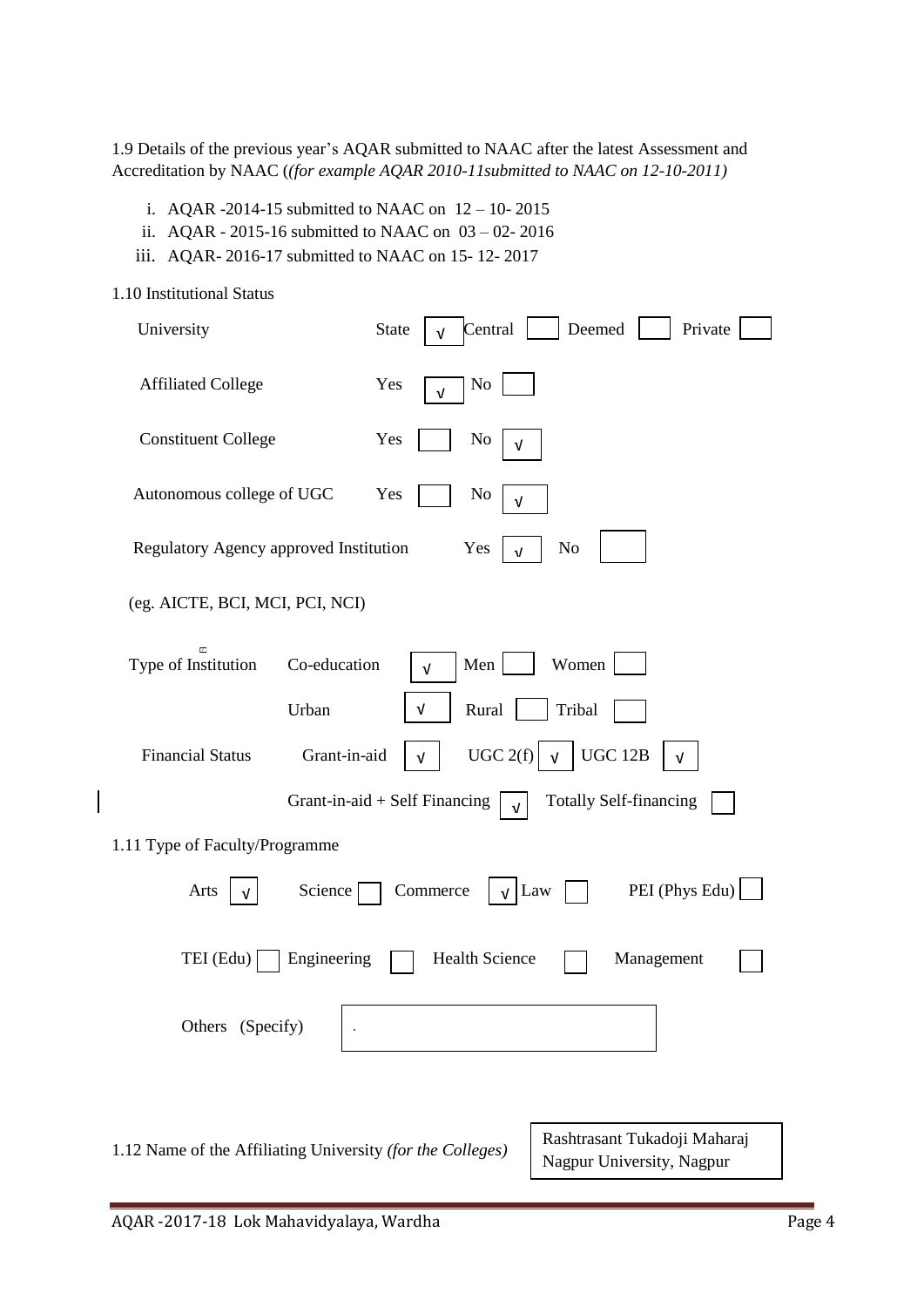1.13 Special status conferred by Central/ State Government-- UGC/CSIR/DST/DBT/ICMR etc Autonomy by State/Central Govt. / University University with Potential for Excellence  $\qquad$  | UGC-CPE DST Star Scheme UGC-CE UGC-Special Assistance Programme DST-FIST UGC-Innovative PG programmes Any other (*Specify*) UGC-COP Programmes **2. IQAC Composition and Activities** 2.1 No. of Teachers 2.2 No. of Administrative/Technical staff 2.3 No. of students 2.4 No. of Management representatives 2.5 No. of Alumni 2. 6 No. of any other stakeholder and community representatives 2.7 No. of Employers/ Industrialists 2.8 No. of other External Experts 2.9 Total No. of members 2.10 No. of IQAC meetings held : 03 2.11 No. of meetings with various stakeholders:  $\qquad$  No.  $\qquad$  |  $\qquad$  Faculty Non-Teaching Staff  $\vert$   $\vert$  Students  $\vert$   $\vert$  Alumni  $\vert$   $\vert$  Others 01 01 01 01 02 -- -- 14  $\overline{1}$ 02 -- 20 02 Alumni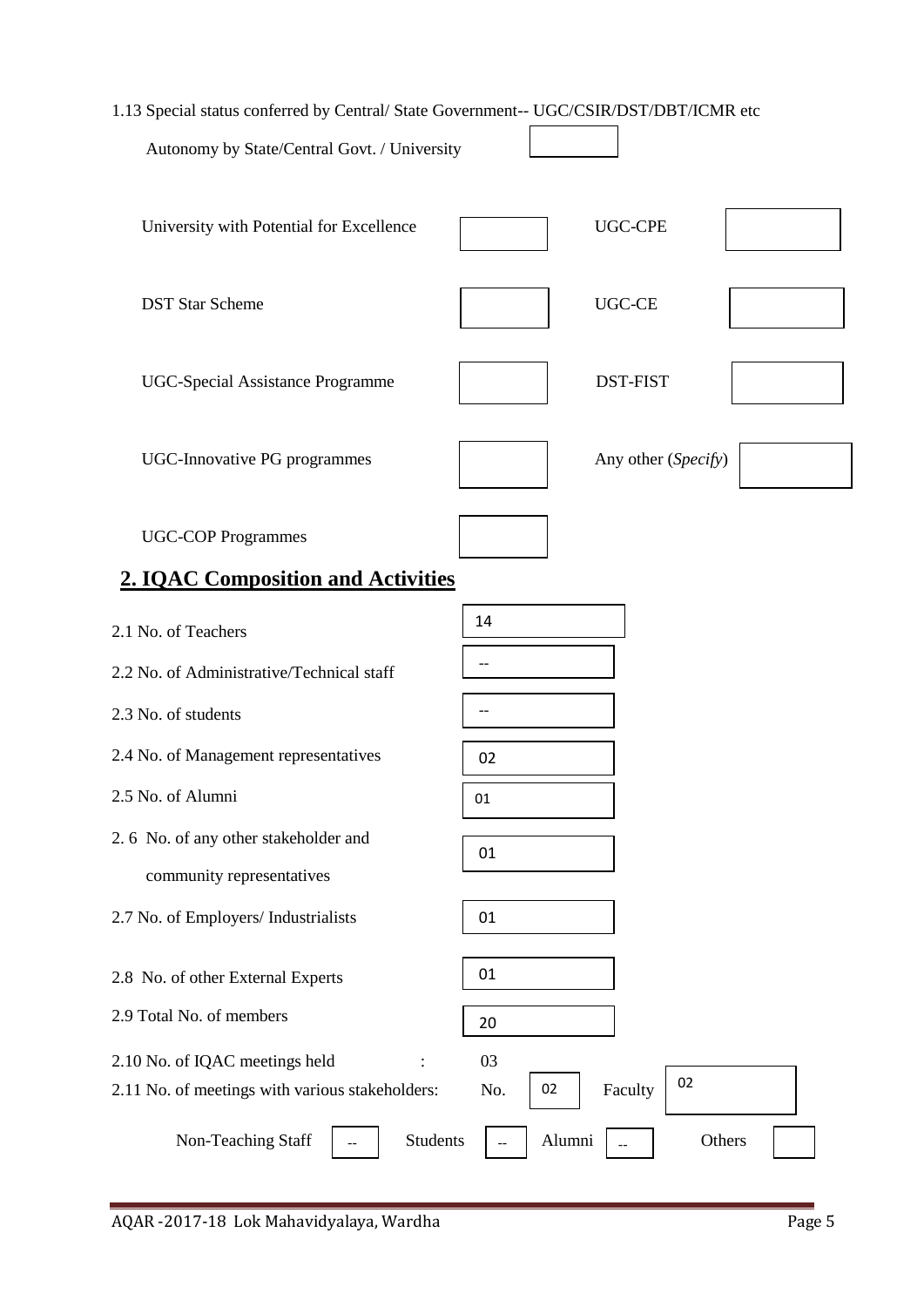| 2.12 Has IQAC received any funding from UGC during the year? Yes $\Box$ No $\vert \sqrt{ }$ |  |
|---------------------------------------------------------------------------------------------|--|
| If yes, mention the amount                                                                  |  |
| 2.13 Seminars and Conferences (only quality related)                                        |  |

(i) No. of Seminars/Conferences/ Workshops/Symposia organized by the IQAC

| Total Nos.  | 00 | International | National | State | <b>Institution Level</b> |  |
|-------------|----|---------------|----------|-------|--------------------------|--|
| (ii) Themes |    |               |          |       |                          |  |

#### 2.14 Significant Activities and contributions made by IQAC

1. Planned the yearly academic calendar 2. Planned the academic & non-academic activities 3. Analysed the output and feedback 4. Suggested the plan for the future undertakings

#### 2.15 Plan of Action by IQAC/Outcome : **Refer to point 7.2**

 The plan of action chalked out by the IQAC in the beginning of the year towards quality enhancement and the outcome achieved by the end of the year \*

| Plan of Action                                          | Achievements                        |
|---------------------------------------------------------|-------------------------------------|
|                                                         |                                     |
| * Attach the Academic Calendar of the year as Annexure. |                                     |
| 2.15 Whether the AQAR was placed in statutory body      | Yes<br>No<br>$\sqrt{ }$             |
| Syndicate<br>Management                                 | Any other body - IQAC<br>$\sqrt{ }$ |
| Provide the details of the action taken                 |                                     |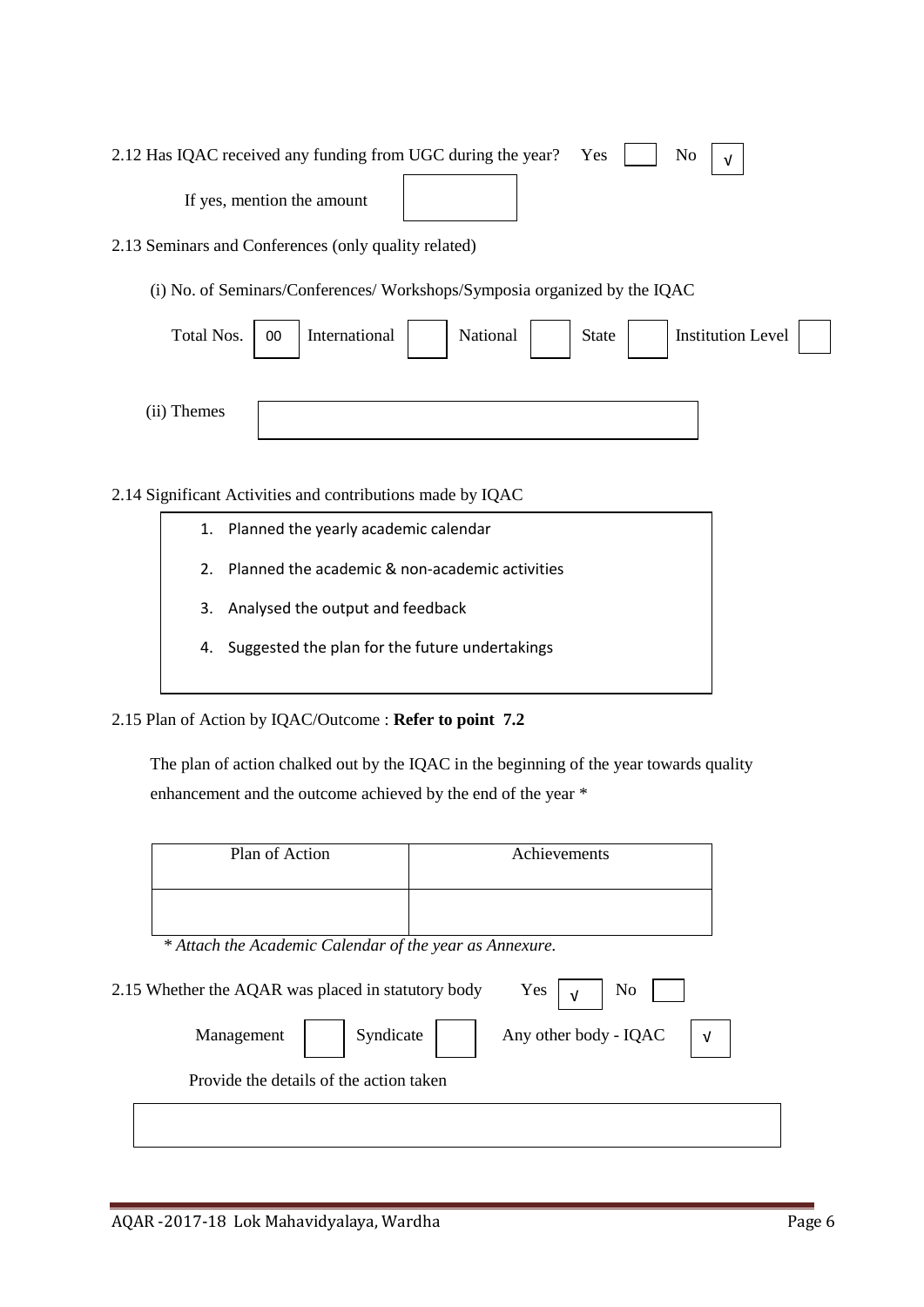## Part – B

## **Criterion – I 1. Curricular Aspects**

| Level of the<br>Programme | Number of<br>existing<br>Programmes | Number of<br>programmes added<br>during the year | Number of<br>self-financing<br>programmes | Number of value<br>added / Career<br>Oriented<br>programmes |
|---------------------------|-------------------------------------|--------------------------------------------------|-------------------------------------------|-------------------------------------------------------------|
| PhD                       | --                                  | --                                               | --                                        | --                                                          |
| PG                        | 07                                  | --                                               | --                                        | $-$                                                         |
| <b>UG</b>                 | 02                                  | --                                               | --                                        | $-$                                                         |
| PG Diploma                | --                                  | --                                               | --                                        | $-$                                                         |
| <b>Advanced Diploma</b>   | $-$                                 | --                                               | --                                        | $-$                                                         |
| Diploma                   | --                                  | --                                               | --                                        | $-$                                                         |
| Certificate               | 01                                  | --                                               | --                                        | 09                                                          |
| Others (YCMOU)            | $UG = 02$                           | --                                               | --                                        | $-$                                                         |
|                           | $PG=02$                             |                                                  |                                           |                                                             |
|                           | MBA,                                |                                                  |                                           |                                                             |
|                           | M.A. (Marathi)                      |                                                  |                                           |                                                             |
| <b>Total</b>              | 14                                  |                                                  | --                                        | 09                                                          |
| Interdisciplinary         |                                     |                                                  |                                           |                                                             |
|                           | $- -$                               | --                                               | --                                        | $-$                                                         |
| Innovative                | --                                  |                                                  |                                           | $-$                                                         |

1.1 Details about Academic Programmes

1.2 (i) Flexibility of the Curriculum: CBCS/Core/Elective option / Open options (ii) Pattern of programmes:

| Pattern   | Number of programmes |
|-----------|----------------------|
| Semester  | 10                   |
| Trimester |                      |
| Annual    | ∩⊇                   |

| 1.3 Feedback from stakeholders* Alumni $\sqrt{V}$<br>(On all aspects) |  | Parents $\vert \cdot \vert$ | <b>Employers</b>                                                                         | Students |  |
|-----------------------------------------------------------------------|--|-----------------------------|------------------------------------------------------------------------------------------|----------|--|
| Mode of feedback :                                                    |  |                             | Online $\big  \bigvee \big $ Manual $\big  \bigvee \big $ Co-operating schools (for PEI) |          |  |

*\*Please provide an analysis of the feedback in the Annexure*

1.4 Whether there is any revision/update of regulation or syllabi, if yes, mention their salient aspects.

- 1. Syllabus of B. A. Part Two is revised to Semester Pattern by RTM, Nagpur University.
- 2. Syllabus of B. Com Part Two is revised to Semester Pattern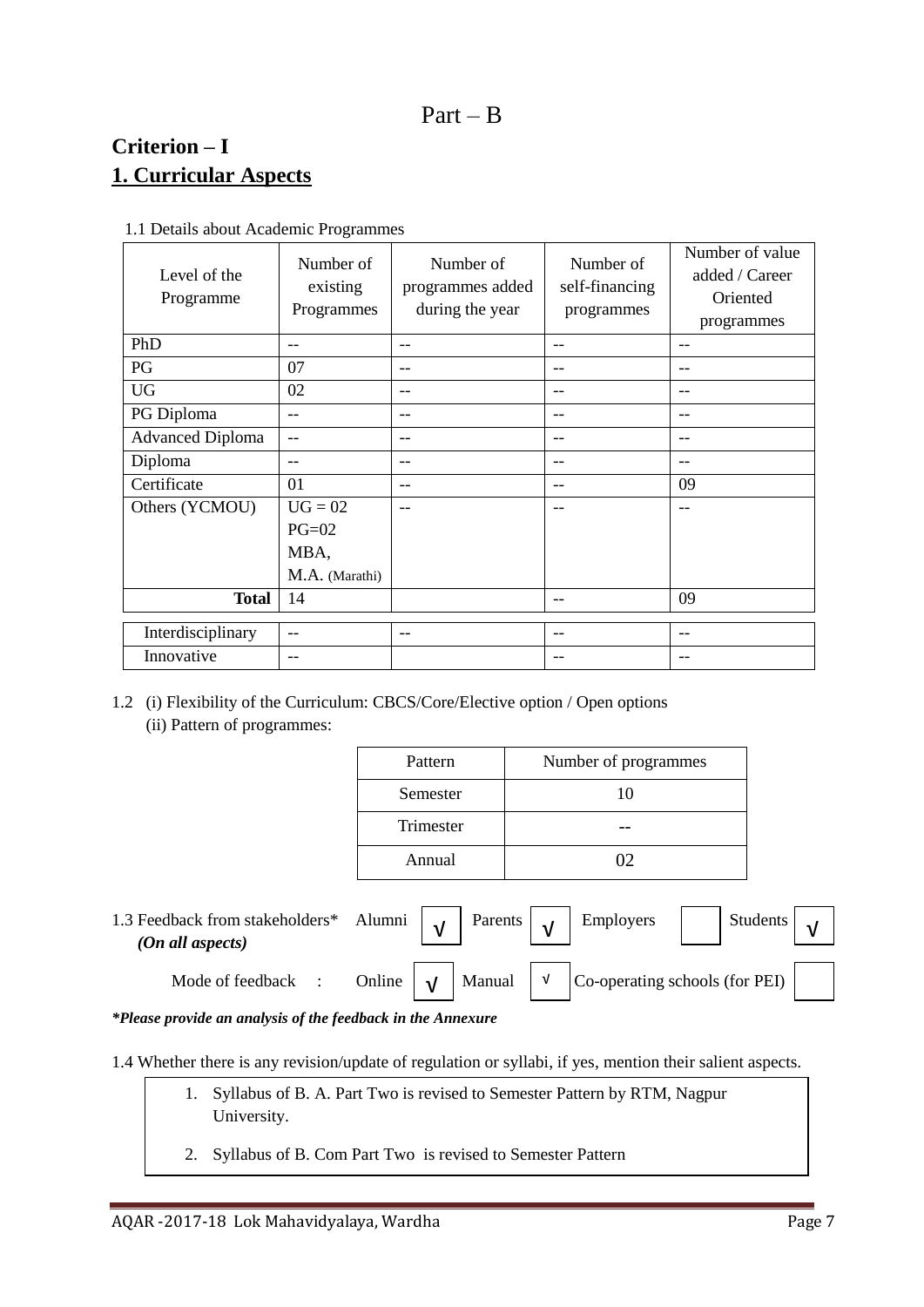1.5 Any new Department/Centre introduced during the year. If yes, give details. - No

## **Criterion – II**

## **2. Teaching, Learning and Evaluation**

| 2.1 Total No. of  | Total | Asst. Professors | Associate Professors   Professors |                | Others    |
|-------------------|-------|------------------|-----------------------------------|----------------|-----------|
| permanent faculty |       | 04               | 10                                | 0 <sup>0</sup> | 01        |
|                   |       |                  |                                   |                | Principal |
|                   |       |                  |                                   |                |           |

07

2.2 No. of permanent faculty with Ph.D.

| 2.3 No. of Faculty Positions     |
|----------------------------------|
| Recruited $(R)$ and Vacant $(V)$ |
| during the year                  |

| Asst.      |    | Associate  |     | Professors |     | Others |     | Total |     |
|------------|----|------------|-----|------------|-----|--------|-----|-------|-----|
| Professors |    | Professors |     |            |     |        |     |       |     |
|            |    | R          |     | R          |     | R      |     | R     |     |
| Nil        | 03 | Nil        | Nil | Nil        | Nil | Nil    | Nil | Nil   | Nil |

2.4 No. of Guest and Visiting faculty and Temporary faculty

CHB

27

2.5 Faculty participation in conferences and symposia:

| No. of Faculty                  | International level | National level | State level |
|---------------------------------|---------------------|----------------|-------------|
| Attended Seminars/<br>Workshops |                     |                | 05          |
| Presented papers                |                     |                |             |
| <b>Resource Persons</b>         |                     |                |             |

2.6 Innovative processes adopted by the institution in Teaching and Learning:

- 1. Use of ICT (PPT, LCD, OHP, Internet, Etc.) in teaching- learning, Presentation and interactive sessions of students, Guest Lectures, field visits, students seminar, survey by Economics, Sociology and Geography department etc
- 2. Teacher's Study Material (Soft Copy- PPT/PDF Presentation), Model Question Papers, Question Banks is shared with the students and uploaded on the website.
- 3. Documentary films on important issues related to the curriculum are shown to the students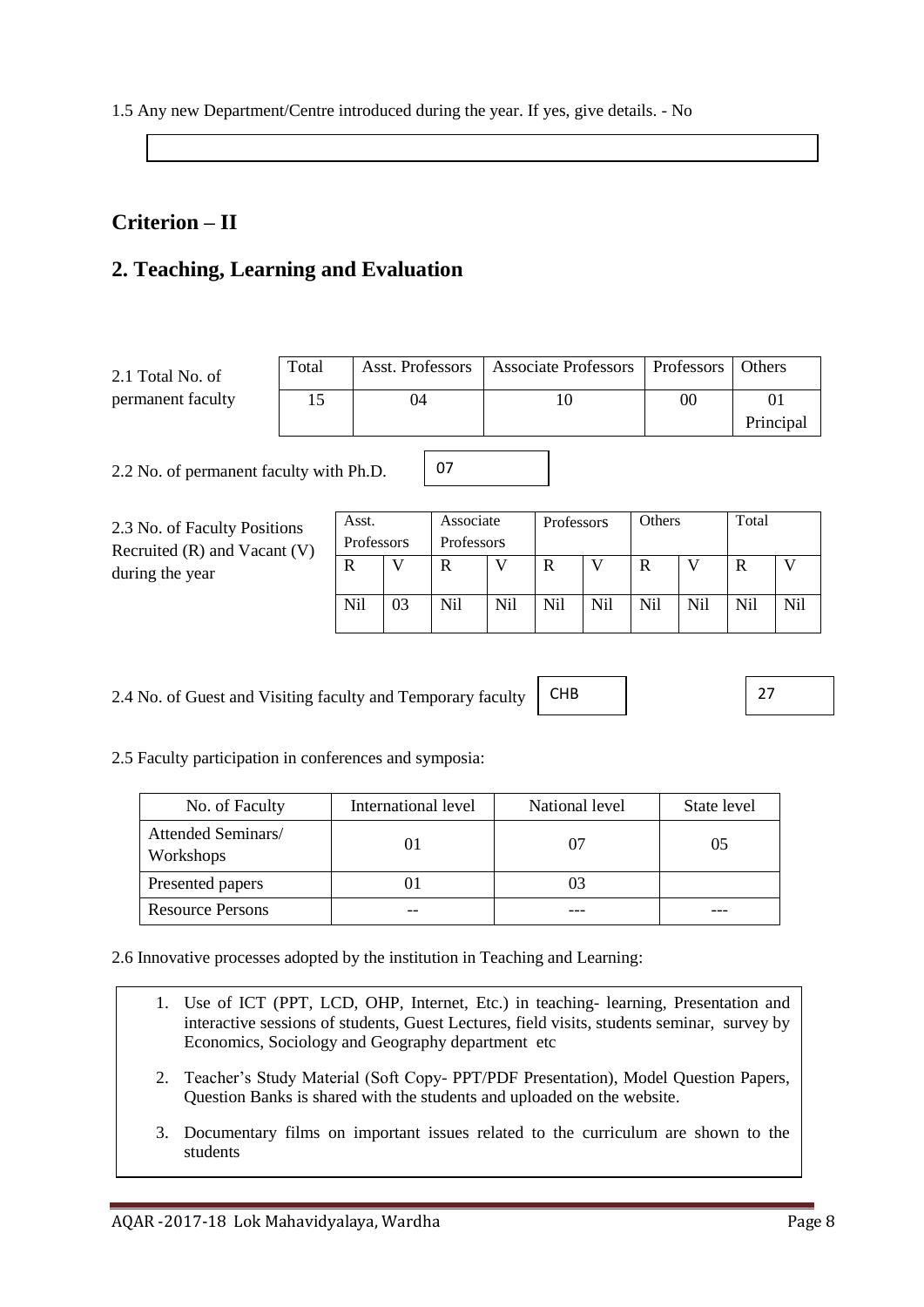- 2.7 Total No. of actual teaching days during this academic year
- 2.8 Examination/ Evaluation Reforms initiated by

the Institution (for example: Open Book Examination, Bar Coding,

Double Valuation, Photocopy, Online Multiple Choice Questions)

- Tests and terminal exams were conducted by college at par with the pattern of University Exam. The results were communicated instantly  $\&$  the weaker students were counselled and guided.
	- Open book class tests are also conducted.
	- Model Question Papers, Question Banks are supplied to the students in hard copy and on institutional website.

- 2.9 No. of faculty members involved in curriculum restructuring/revision/syllabus development as member of Board of Study/Faculty/Curriculum Development workshop
- 2.10 Average percentage of attendance of students
- 2.11 Course/Programme wise distribution of pass percentage :



| 185 |
|-----|
|     |

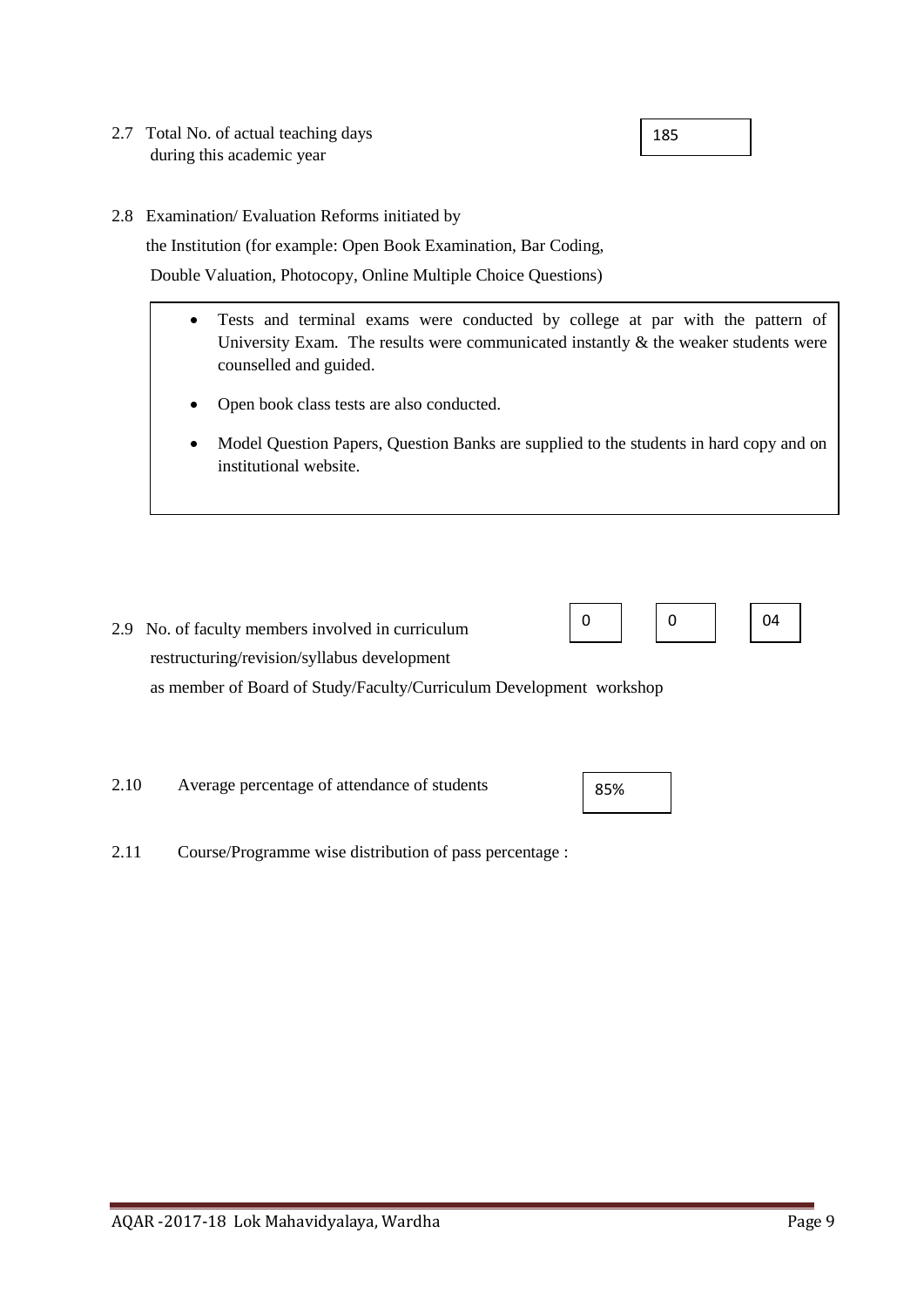| Sr.<br>N <sub>0</sub> | <b>Course/Programme</b>   | <b>Appeared</b> | Pass           | <b>Pass</b><br>Percentage % |
|-----------------------|---------------------------|-----------------|----------------|-----------------------------|
| $\mathbf{1}$          | B. A. I-Sem I             | 307             | 33             | 10.74                       |
| $\sqrt{2}$            | B. A. I-Sem II            | 242             | 37             | 15.29                       |
| $\mathfrak{Z}$        | B. A. II-Sem III          | 148             | 37             | 25.00                       |
| $\overline{4}$        | B. A. II-Sem IV           | 142             | 63             | 44.37                       |
| 5                     | B. A. III                 | 116             | 37             | 31.90                       |
|                       | B. Com I- Sem I           | 164             | 23             | 18.54                       |
| 6                     | B. Com I- Sem II          | 133             | 26             | 19.55                       |
| $\tau$                | B.Com II - Sem III        | 104             | 55             | 52.88                       |
| 8                     | B.Com II - Sem IV         | 100             | 47             | 47.00                       |
| 9                     | <b>B.</b> Com III         | 62              | 32             | 51.61                       |
| 10                    | M. A.Sem I (Marathi)      | 8               | 8              | 100                         |
| 11                    | M. A.Sem II (Marathi)     | 8               | 8              | 100                         |
| 12                    | M. A. Sem III (Marathi)   | 10              | 8              | 80                          |
| 13                    | M. A. Sem IV (Marathi)    | 10              | 10             | 100                         |
| 14                    | M. A. Sem I (History)     | 8               | $\overline{4}$ | 50                          |
| 15                    | M. A. Sem II (History)    | 05              | 03             | 60                          |
| 16                    | M. A. Sem III (History)   | 6               | 5              | 83.33                       |
| 17                    | M. A. Sem IV (His)        | 07              | 06             | 85.71                       |
| 18                    | M. A. Sem I (Economics)   | 24              | 03             | 12.5                        |
| 19                    | M. A. Sem II (Economics)  | 22              | 07             | 31.81                       |
| 20                    | M. A. Sem III (Economics) | $\overline{4}$  | $\overline{4}$ | 100                         |
| 21                    | M. A. Sem IV (Economics)  | 03              | 02             | 66.67                       |
| 22                    | M. A. Sem I (Sociology)   | 28              | 22             | 78.57                       |
| 23                    | M. A. Sem II (Sociology)  | 26              | 20             | 76.92                       |
| 25                    | M. A. Sem III (Sociology) | 14              | 14             | 100                         |
| 26                    | M. A. Sem IV (Sociology)  | 14              | 14             | 100                         |
| $27\,$                | M. A. Sem I (Psychology)  | 20              | 05             | 25                          |
| 28                    | M. A. Sem II (Psychology) | 15              | 12             | 80                          |
| 29                    | M. A. III (Psychology)    | 10              | 07             | 70                          |
| 30                    | M. A. IV (Psychology)     | 10              | 09             | 90                          |
| 31                    | B. Lib                    | 03              | 02             | 66.66                       |
| 32                    | M. Lib & ISc Sem I        | 03              | 03             | 100                         |
| 33                    | M. Lib & ISc Sem II       | 03              | 03             | 100                         |
| 34                    | M. Lib & ISc Sem III      | 14              | 10             | 71.42                       |
| 35                    | M. Lib & ISc. Sem IV      | 14              | 14             | 100                         |

2.12 How does IQAC Contribute/Monitor/Evaluate the Teaching & Learning processes:

- 1. IQAC monitors & supervises the teaching-learning process.
- 2. It motivates the use of ICT in teaching –learning.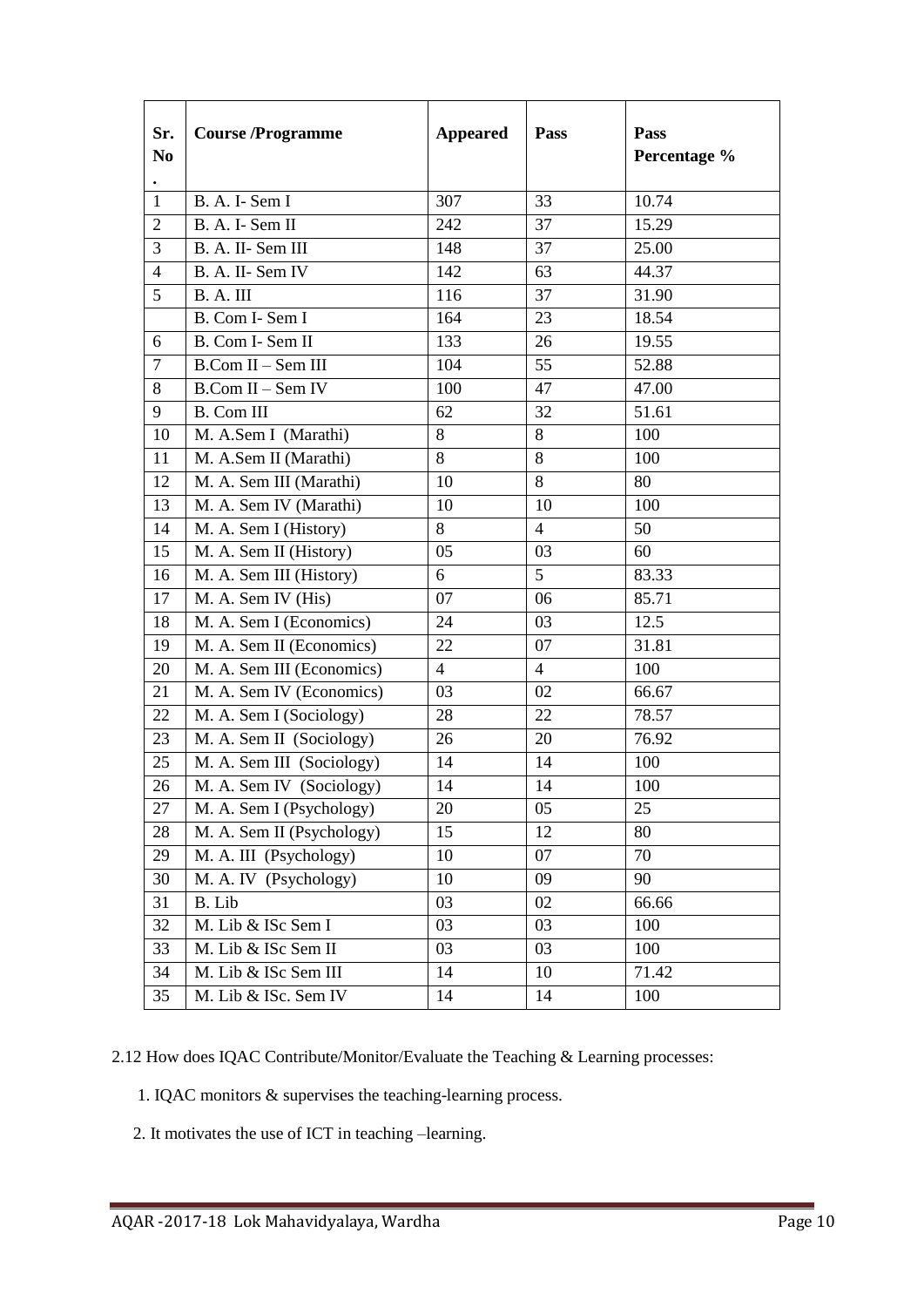3. To evaluate the Teaching Learning Process, students' feedback on Teaching-Learning activities are conducted and the issues are discussed in IQAC and necessary actions are taken on the basis of feedback

| Faculty / Staff Development Programmes         | Number of faculty<br>benefitted |
|------------------------------------------------|---------------------------------|
| Refresher courses                              | 02                              |
| UGC – Faculty Improvement Programme            |                                 |
| <b>HRD</b> programmes                          |                                 |
| Orientation programmes                         |                                 |
| Faculty exchange programme                     |                                 |
| Staff training conducted by the university     |                                 |
| Staff training conducted by other institutions |                                 |
| Summer / Winter schools, Workshops, etc.       | 03 STC                          |
| Others                                         |                                 |

2.13 Initiatives undertaken towards faculty development

2.14 Details of Administrative and Technical staff

| Category                    | Number of<br>Permanent<br>Employees | Number of<br>Vacant<br>Positions | Number of<br>permanent<br>positions filled<br>during the Year | Number of<br>positions filled<br>temporarily |
|-----------------------------|-------------------------------------|----------------------------------|---------------------------------------------------------------|----------------------------------------------|
| <b>Administrative Staff</b> |                                     | 04                               | 00                                                            | 00                                           |
| <b>Technical Staff</b>      | 00                                  | 00                               | 00                                                            | 00                                           |

## **Criterion – III 3. Research, Consultancy and Extension**

3.1 Initiatives of the IQAC in Sensitizing/Promoting Research Climate in the institution

- IQAC promotes faculty members to register for PhD.
- It also motivates attendance and presentation of research articles in conference and seminar.
- Sanctions ODL for faculty to attend seminar, conference and workshops.
- Monitors the academic integrity in research by stating the code of Ethics to check malpractices in research. It encourages teachers to screen the research paper on online free plagiarism checker software of which url link is given on the institution website.
- Teachers are felicitated for the award of PhD degree and for their publications of book. Dr. Sarita Ganraj was felicitated for the award of PhD Degree and Dr. Rajiv Jadhao was honoured for his publication of books with ISBN no.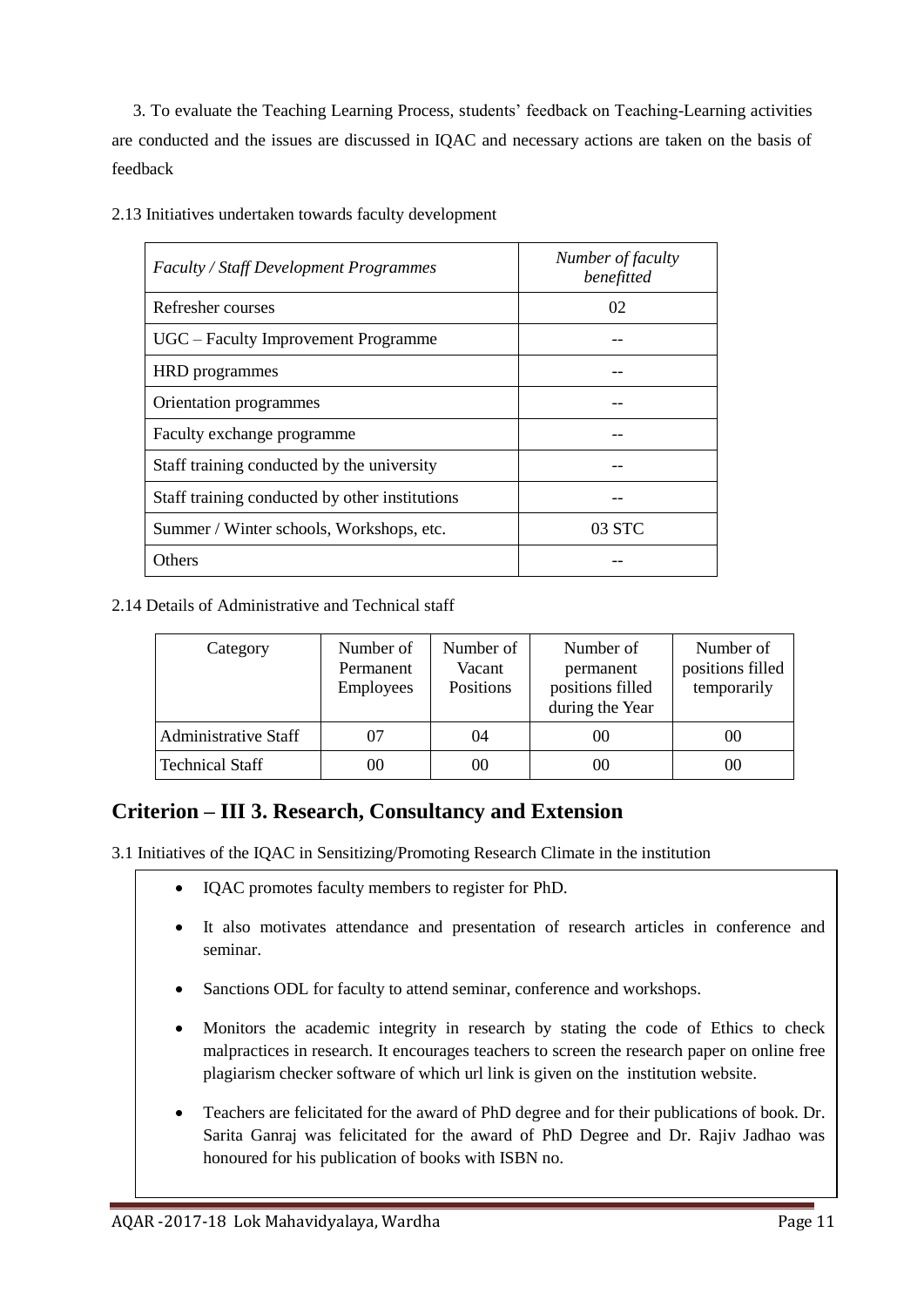#### 3.2 Details regarding major projects

|                            | Completed | Ongoing | Sanctioned | Submitted |
|----------------------------|-----------|---------|------------|-----------|
| Number                     | --        | $- -$   | $- -$      | --        |
| <b>Outlay in Rs. Lakhs</b> | $- -$     | $- -$   | $- -$      | --        |

#### 3.3 Details regarding minor projects

|                     | Completed | Ongoing | Sanctioned | Submitted |
|---------------------|-----------|---------|------------|-----------|
| Number              | $- -$     | $- -$   | $- -$      | $- -$     |
| Outlay in Rs. Lakhs | $- -$     | $- -$   | $- -$      | $- -$     |

#### 3.4 Details on research publications

|                                 | International | National | Others |
|---------------------------------|---------------|----------|--------|
| Peer Review Journals            |               |          |        |
| <b>Non-Peer Review Journals</b> |               |          |        |
| e-Journals                      | --            |          | --     |
| Conference proceedings          |               |          |        |

#### 3.5 Details on Impact factor of publications:

| h-index<br>Nos. 1n<br><b>A</b> xange<br>verage<br>ບບ |
|------------------------------------------------------|
|------------------------------------------------------|

#### 3.6 Research funds sanctioned and received from various funding agencies, industry and other organisations

| Nature of the Project                     | Duration | Name of the    | Total grant | Received |
|-------------------------------------------|----------|----------------|-------------|----------|
|                                           | Year     | funding Agency | sanctioned  |          |
| Major projects                            |          |                |             |          |
| <b>Minor Projects</b>                     |          |                |             |          |
| <b>Interdisciplinary Projects</b>         |          |                |             |          |
| Industry sponsored                        |          |                |             |          |
| Projects sponsored by the                 |          |                |             |          |
| University/College                        |          |                |             |          |
| Students research projects                |          |                |             |          |
| (other than compulsory by the University) |          |                |             |          |
| Any other (Specify)                       |          |                |             |          |
| Total                                     |          |                |             |          |

3.7 No. of books published i) With ISBN No.  $\sqrt{0.03}$ 

Chapters in Edited Books  $\boxed{02}$ 

ii) Without ISBN No.  $\begin{array}{|c|c|} \hline 01 \end{array}$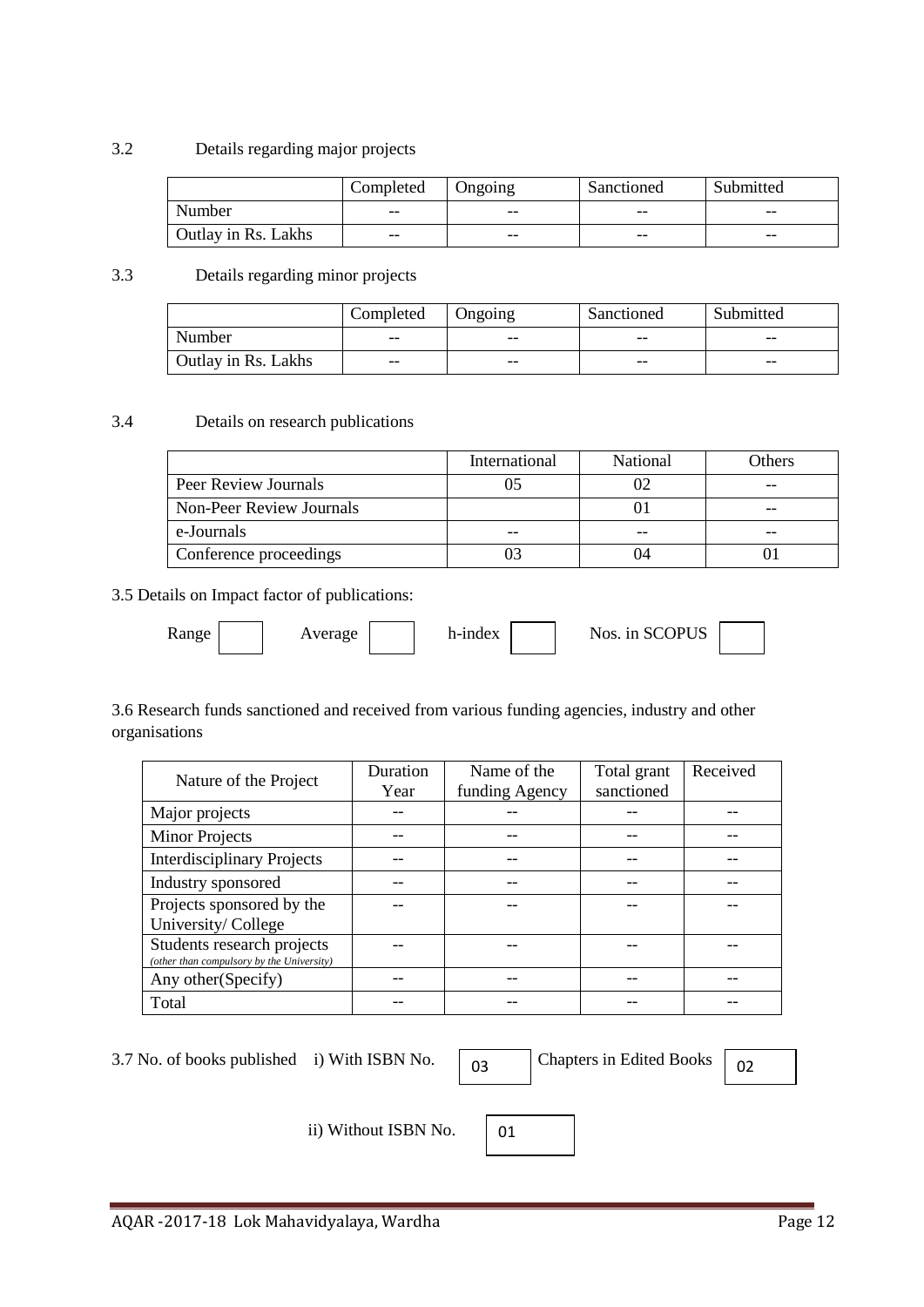#### 3.8 No. of University Departments receiving funds from

|                                                                                                                                                                                                                                | UGC-SAP<br><b>DPE</b>      | CAS                                   |                    | <b>DST-FIST</b>  | <b>DBT</b> Scheme/funds                       |         |  |  |
|--------------------------------------------------------------------------------------------------------------------------------------------------------------------------------------------------------------------------------|----------------------------|---------------------------------------|--------------------|------------------|-----------------------------------------------|---------|--|--|
| 3.9 For colleges                                                                                                                                                                                                               | Autonomy<br><b>INSPIRE</b> | <b>CPE</b><br>CE                      |                    |                  | <b>DBT</b> Star Scheme<br>Any Other (specify) |         |  |  |
| 3.10 Revenue generated through consultancy<br>$---$                                                                                                                                                                            |                            |                                       |                    |                  |                                               |         |  |  |
| 3.11 No. of conferences                                                                                                                                                                                                        | Level                      | International                         | National           | <b>State</b>     | University                                    | College |  |  |
|                                                                                                                                                                                                                                | Number                     | $-$                                   | $-$                | --               |                                               | --      |  |  |
| organized by the<br>Institution                                                                                                                                                                                                | Sponsoring<br>agencies     |                                       | --                 | Self<br>Financed |                                               | --      |  |  |
| 3.12 No. of faculty served as experts, chairpersons or resource persons<br>03<br>3.13 No. of collaborations<br>International<br>National<br>Any other<br>00<br>00<br>02<br>00<br>3.14 No. of linkages created during this year |                            |                                       |                    |                  |                                               |         |  |  |
| 3.15 Total budget for research for current year in lakhs:                                                                                                                                                                      |                            |                                       |                    |                  |                                               |         |  |  |
| From Funding agency                                                                                                                                                                                                            | 50,000                     | From Management of University/College |                    |                  |                                               |         |  |  |
| Total<br>50000                                                                                                                                                                                                                 |                            |                                       |                    |                  |                                               |         |  |  |
|                                                                                                                                                                                                                                |                            |                                       |                    |                  |                                               |         |  |  |
| 3.16 No. of patents received this year                                                                                                                                                                                         |                            | Type of Patent                        |                    |                  | Number                                        |         |  |  |
|                                                                                                                                                                                                                                |                            | National                              | Applied            |                  | --                                            |         |  |  |
|                                                                                                                                                                                                                                |                            |                                       | Granted<br>Applied |                  | --                                            |         |  |  |
|                                                                                                                                                                                                                                |                            | International                         | Granted            |                  | --<br>--                                      |         |  |  |
|                                                                                                                                                                                                                                |                            |                                       | Applied            |                  | --                                            |         |  |  |
|                                                                                                                                                                                                                                |                            | Commercialised                        | Granted            |                  |                                               |         |  |  |

Granted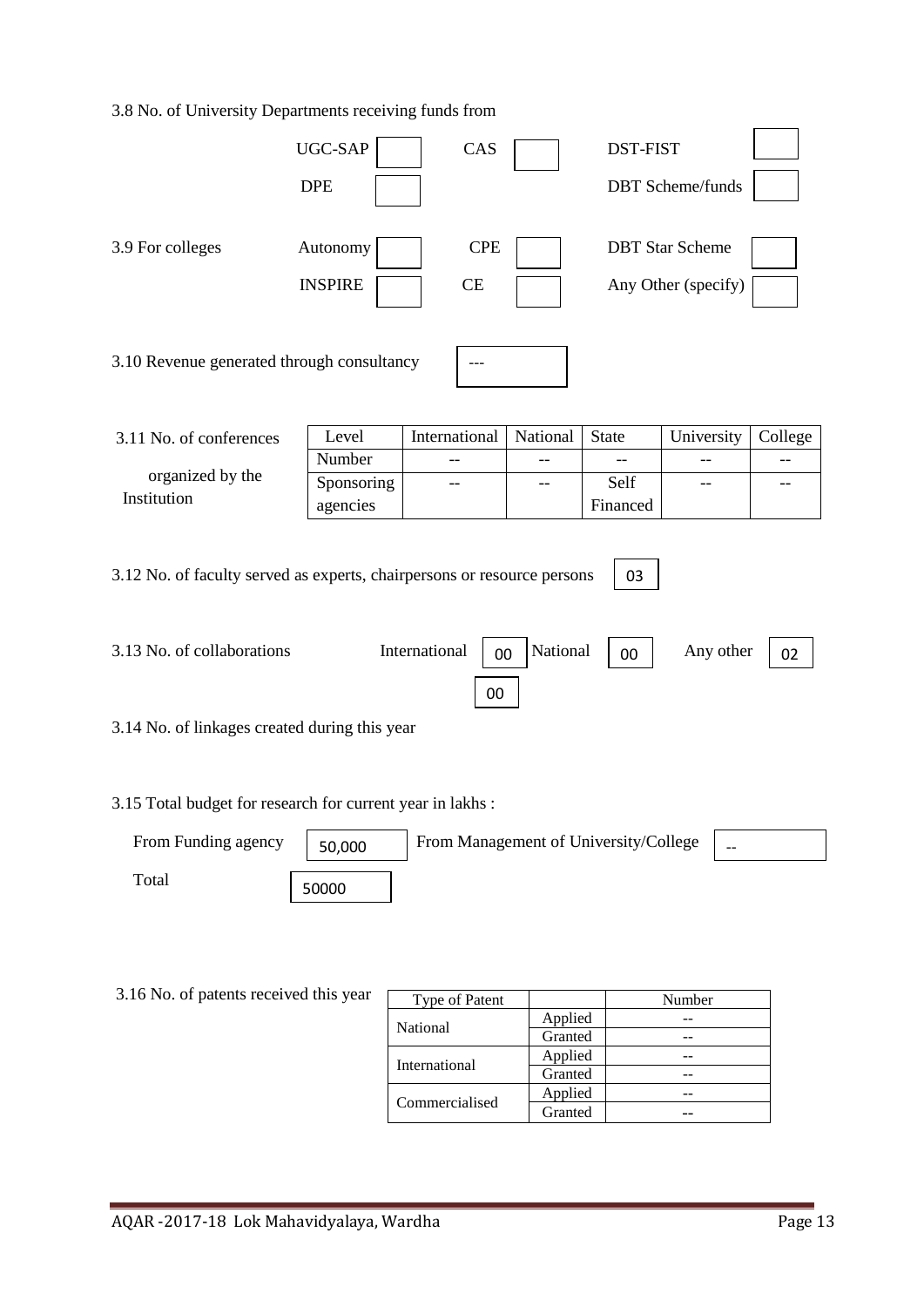#### 3.17 No. of research awards/ recognitions received by faculty and research fellows Of the institute in the year

|    | Total   International   National   State   University   Dist   College |       |       |      |       |
|----|------------------------------------------------------------------------|-------|-------|------|-------|
| -- | --                                                                     | $- -$ | $- -$ | $ -$ | $- -$ |

| 3.18 No. of faculty from the Institution<br>who are Ph. D. Guides<br>and students registered under them | 05<br>05               |    |                          |    |
|---------------------------------------------------------------------------------------------------------|------------------------|----|--------------------------|----|
| 3.19 No. of Ph.D. awarded by faculty from the Institution                                               |                        | 01 |                          |    |
| 3.20 No. of Research scholars receiving the Fellowships (Newly enrolled + existing ones)                |                        |    |                          |    |
| <b>JRF</b><br><b>SRF</b>                                                                                | <b>Project Fellows</b> |    | Any other                |    |
| 3.21 No. of students Participated in NSS events: College Level: 150                                     |                        |    | Boys= $59$<br>$Girls=91$ |    |
|                                                                                                         | University level       | 00 | State level              | 00 |
|                                                                                                         | National level         | 00 | International level      | 00 |
| 3.22 No. of students participated in NCC events:                                                        | N.A.                   |    |                          |    |
|                                                                                                         | University level       |    | State level              |    |
|                                                                                                         | National level         |    | International level      |    |
| 3.23 No. of Awards won in NSS:                                                                          |                        |    |                          |    |
|                                                                                                         | University level       | 00 | State level              | 00 |
|                                                                                                         | National level         | 00 | International level      | 00 |
| 3.24 No. of Awards won in NCC:                                                                          | N. A.                  |    |                          |    |
|                                                                                                         | University level       |    | State level              |    |
|                                                                                                         | National level         |    | International level      |    |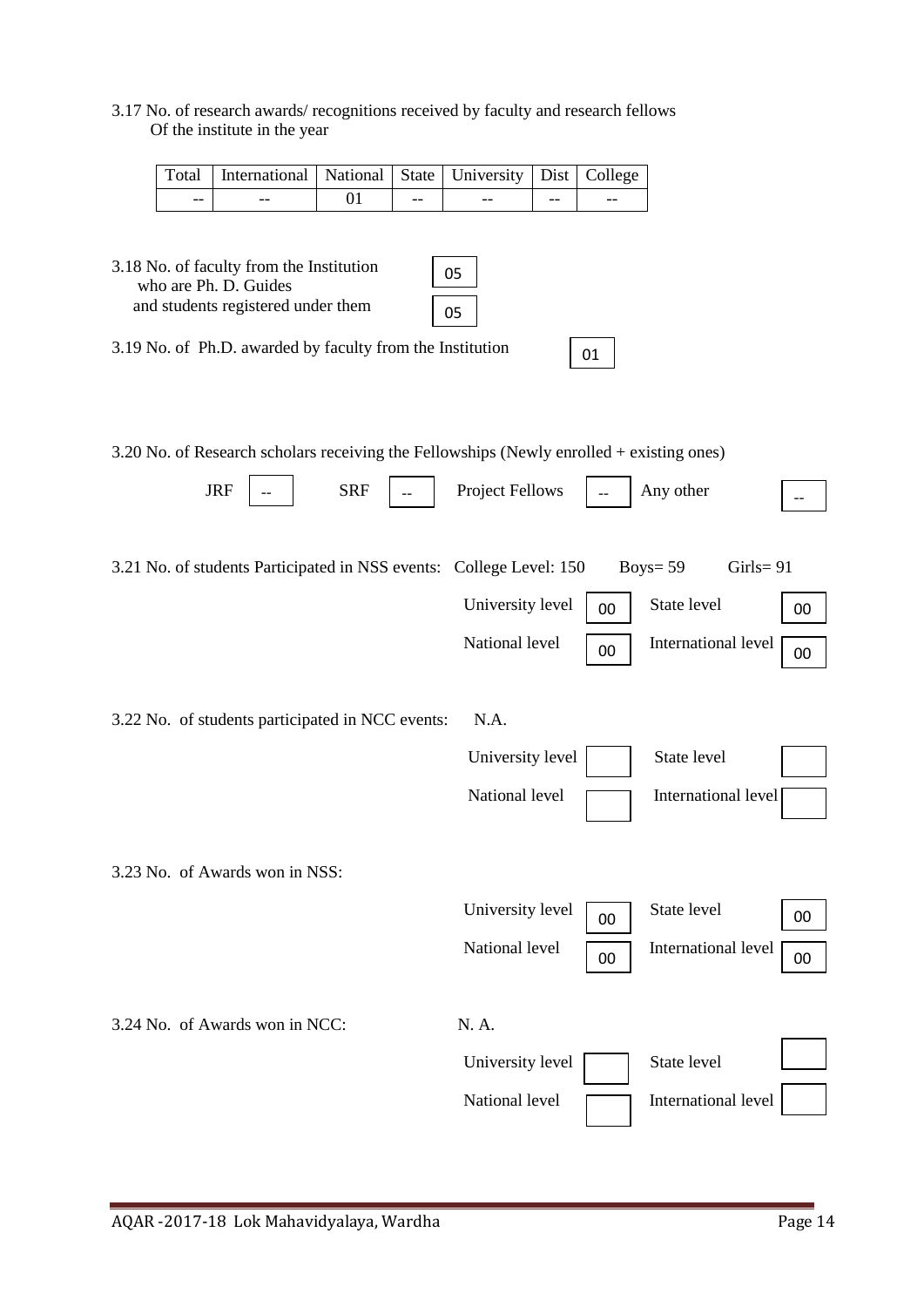3.25 No. of Extension activities organized



3.26 Major extension activities and Institutional Social Responsibility during the year 2017-18

- 1. The NSS students visited Hanuman Hill on  $8<sup>th</sup>$  Sept 2018. The tree saplings were planted by the students under the guidance of renowned green campaigner and literati, Mr. **Maruti Chitampalli** and Wardha District CEO, Nayana Gunde. Nisarga Seva Samiti Co-ordinator, Mr. **Muralidhar Belkhode** appealed the students to contribute more to conserve the environment.
- 2. NSS Cleanliness Camp was organised in **Dattapur Kushthrog Seva Dham**. The NSS volunteered to clean the area and bring in the awareness through their activities about hygiene, health and cleanliness.

## **Criterion – IV**

## **4. Infrastructure and Learning Resources**

|  |  | 4.1 Details of increase in infrastructure facilities: |  |
|--|--|-------------------------------------------------------|--|

| Facilities                                                                               | Existing | Newly created                                                                   | Source of<br>Fund   | Total     |
|------------------------------------------------------------------------------------------|----------|---------------------------------------------------------------------------------|---------------------|-----------|
| Campus area                                                                              | 33697    |                                                                                 |                     | 33697     |
| Class rooms                                                                              | 32       |                                                                                 |                     | 32        |
| Laboratories                                                                             | 05       |                                                                                 |                     | 05        |
| <b>Seminar Halls</b>                                                                     | 01       |                                                                                 |                     | 01        |
| No. of important equipments<br>purchased ( $\geq 1$ -0 lakh) during<br>the current year. |          | Computers -02,<br>Printer -01<br>$AC-01$ ,<br><b>Brio Teaching</b><br>Device-01 | <b>UGC</b><br>Grant |           |
| Value of the equipment<br>purchased during the year (Rs.<br>in Lakhs)                    |          | $492606/-$                                                                      | <b>UGC</b>          | 492606/-  |
| Others (Chairs, Book Case,<br>Greenboards. Sports<br>Equipments Etc.                     |          | $124803=00$                                                                     | College<br>Fund     | 124803=00 |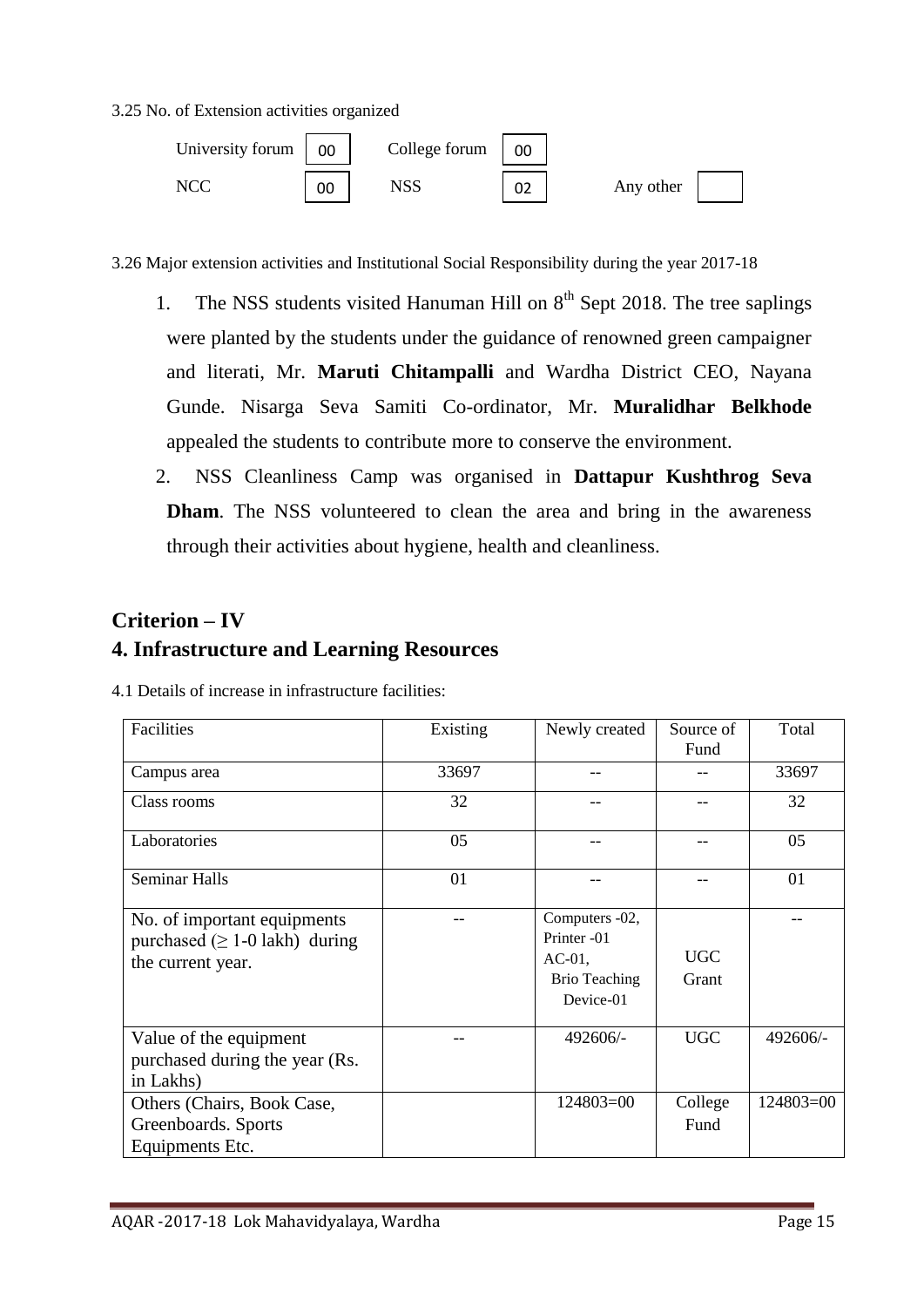#### 4.2 Computerization of administration and library : Yes

- 1. Administration fully computerised (CMS, MIS software are operative in office)
- 2. Online admission, online scholarship, enrolment, Exam forms and online Sevaarth Salary etc are being functioned with computerised administration.
- 3. Library Fully Computerised (Libman, Kiosk are used for functioning)

#### 4.3 Library services:

|                         | Existing |       |              | Newly added | Total |         |
|-------------------------|----------|-------|--------------|-------------|-------|---------|
|                         | No.      | Value | Value<br>No. |             | No.   | Value   |
| <b>Text Books</b>       | 14694    |       | 469          | 1,22,399    | 15163 |         |
| Reference Books         | 1241     |       |              |             | 1241  | 4918737 |
| <b>Other Books</b>      | 3327     |       | --           |             | 3327  |         |
| e-Books                 |          |       |              | --          |       |         |
| Journals                | 07       |       |              | --          | 07    |         |
| <b>Digital Database</b> |          |       |              | --          |       |         |
| CD & Video              | 10       |       |              | --          |       | --      |
| Others (Magazine)       | 12       |       |              | --          | 12    | 535     |

4.4 Technology up gradation (overall)

|          | Total<br>Computers     | Computer<br>Labs | Internet | <b>Browsing</b><br>Centres | Compute<br>r Centres | Office               | Depart-<br>ments                    | Other<br>S |
|----------|------------------------|------------------|----------|----------------------------|----------------------|----------------------|-------------------------------------|------------|
| Existing | $28 + 12$<br>(Laptops) | 12               | 03       | 03                         | 01                   | $08 + 1$<br>(Laptop) | $04+11$<br>(Laptops to<br>teachers) | 01         |
| Added    | 02                     | 00               | 01       | $00\,$                     | 00                   | 02                   | 00                                  | 00         |
| Total    | 42                     | 12               | 04       | 03                         | 01                   | 11                   | 15                                  | 01         |

4.5 Computer, Internet access, training to teachers and students and any other programme for technology upgradation (Networking, e-Governance etc.)

- Free internet facility for Teachers and students in computer lab
- MIS and AISHE handling and operating training workshop organised by RTM, Nagpur University was attended by Nodal Officer, Prof. M. N. Pimpale
- Training related to Generating and Filling in Online Exam forms conducted by University was attended by non-teaching staff.
- Workshop was organised for students on '**Email Creating & Operating**' by Deptt. of English.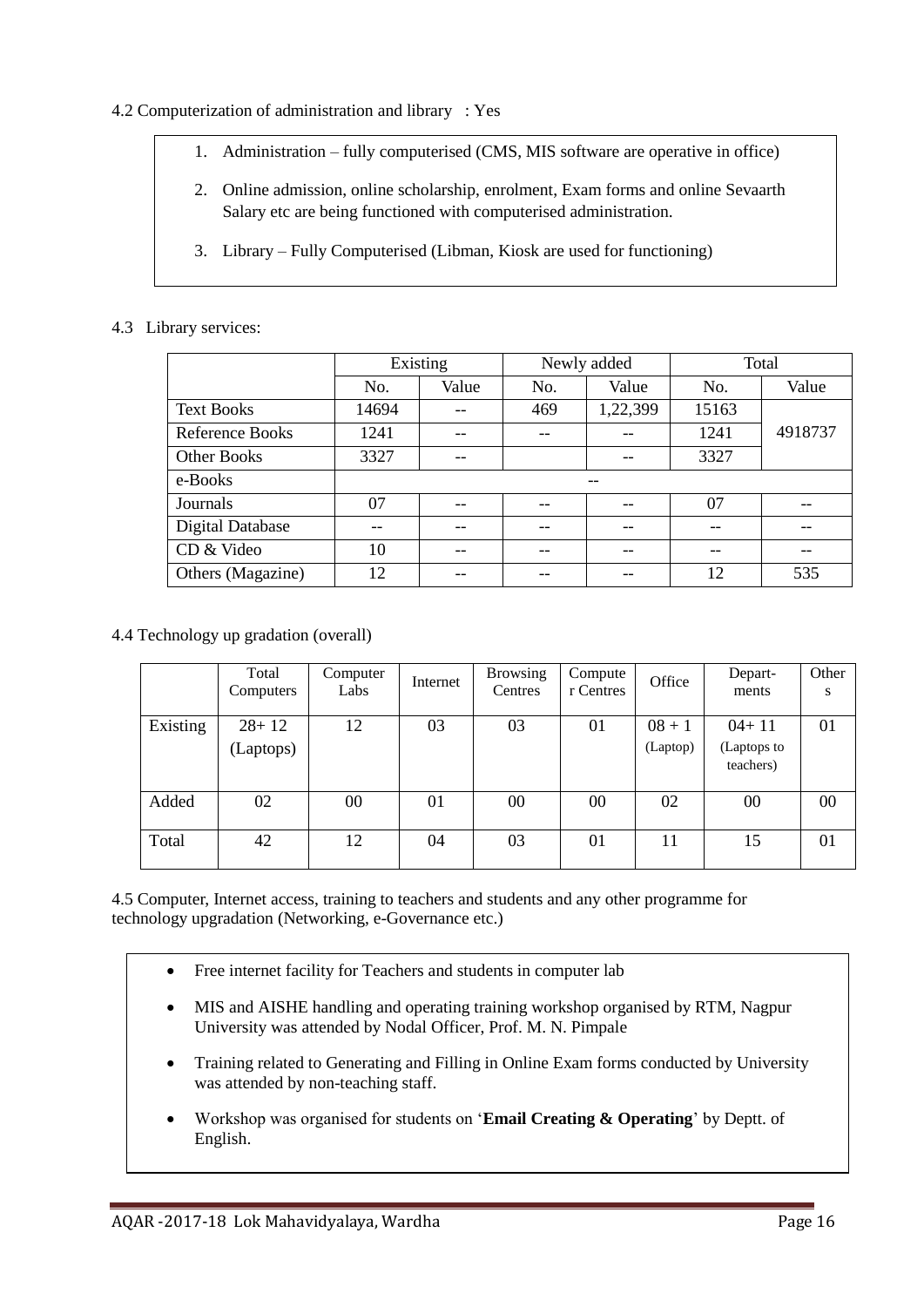4.6 Amount spent on maintenance in lakhs :

| ICT<br>i)                                | 0.66263 |
|------------------------------------------|---------|
| ii) Campus Infrastructure and facilities | 2.46851 |
| iii) Equipments                          | 0.61345 |
| iv) Others                               | 0.000   |
| <b>Total:</b>                            | 3.74459 |

## **Criterion – V**

## **5. Student Support and Progression**

5.1 Contribution of IQAC in enhancing awareness about Student Support Services

- Scholarship & Free ship facility to SC/ST/OBC and Minority students.
- Concession in tuition fee, easy instalment of admission fees
- College Magazine & prize & certificate distribution for students' achievement in Academic, Cultural and Sports Activities.
- Extra Classes, Remedial Classes, Bridge course, Value Added Courses, Field Visits and vocational trainings programmes are conducted for the students.
- Guidance for Competitive Exams and Career Counselling are conducted for the students.
- Grievance Redressal Cell, Women Development cell and Anti-ragging cell are active in taking the care of students' problems.
- Track suits, nutritional food and TA are offered to Sports students.
- Students Support and Mentoring Cell is proactive to provide Psycho-social support to the students.

#### 5.2 Efforts made by the institution for tracking the progression

- Regular staff meetings
- Result evaluation & academic audit
- Regular feedback from students
- Performance Appraisal System for Teaching and Non-teaching staff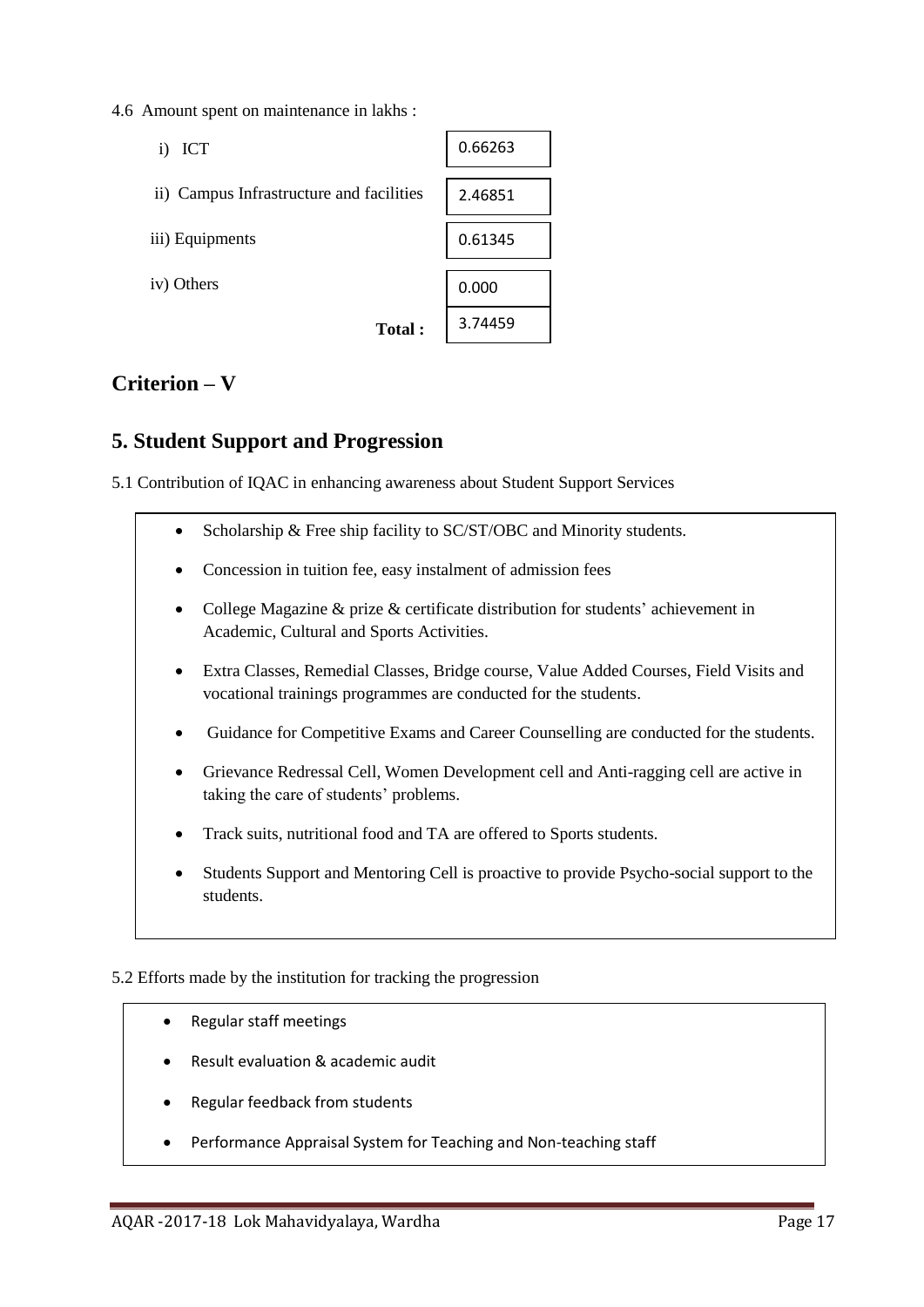5.3 (a) Total Number of students

| UG | PG  | Ph. D. | Others | Total |
|----|-----|--------|--------|-------|
|    | 180 | $00\,$ | 00     | 1175  |

(b) No. of students outside the state

(c) No. of international students

Men  $510 \t 43.40$  Women  $\overline{N_0}$  | % 510 43.40

| 00 |     |       |  |
|----|-----|-------|--|
|    | No  | $\%$  |  |
|    | 665 | 56.59 |  |

| <b>Last Year 2016-17</b> |         |                  |     |            |                          | <b>This Year 2017-18</b> |         |     |    |            |                          |       |
|--------------------------|---------|------------------|-----|------------|--------------------------|--------------------------|---------|-----|----|------------|--------------------------|-------|
|                          | General | SC               | ST  | <b>OBC</b> | Physically<br>Challenged | Total                    | General | SC  | ST | <b>OBC</b> | Physically<br>Challenged | Total |
| Male                     | 22      | 87               | 71  | 281        | 00                       | 461                      | 194     | 90  | 54 | 183        | 0                        | 510   |
| Female                   | 25      | 102 <sub>l</sub> | 124 | 447        | 00                       | 698                      | 271     | 105 | 74 | 215        | 0                        | 665   |

00

Demand ratio 1:1 Dropout : 9.88 %

## 5.4 **Details of student support mechanism for coaching for competitive examinations (If any)**

- Library Department has undertaken a special initiative for the students preparing for Competitive Exams like MPSC, UPSC, Banking, Railways, Staff Selection Commission etc. Besides the college students, the library extended its generosity to the aspirant of competitive examination from the resource less strata of society.
	- Besides reading room facility from 8.00 am to 7.00 pm including holidays, the Competitive Exam Cell is providing special assistance in form of study material – books, journals, magazines and newspapers.
	- Ads for Vacancy and Competitive Exams were published on notice board.

No. of students beneficiaries 300

5.5 No. of students qualified in these examinations –.

| <b>NET</b>  | 00 | SET/SLET  |    | <b>GATE</b> | 00 | <b>CAT</b> |  |
|-------------|----|-----------|----|-------------|----|------------|--|
| IAS/IPS etc | 00 | State PSC | 00 | <b>JPSC</b> | OO | Others     |  |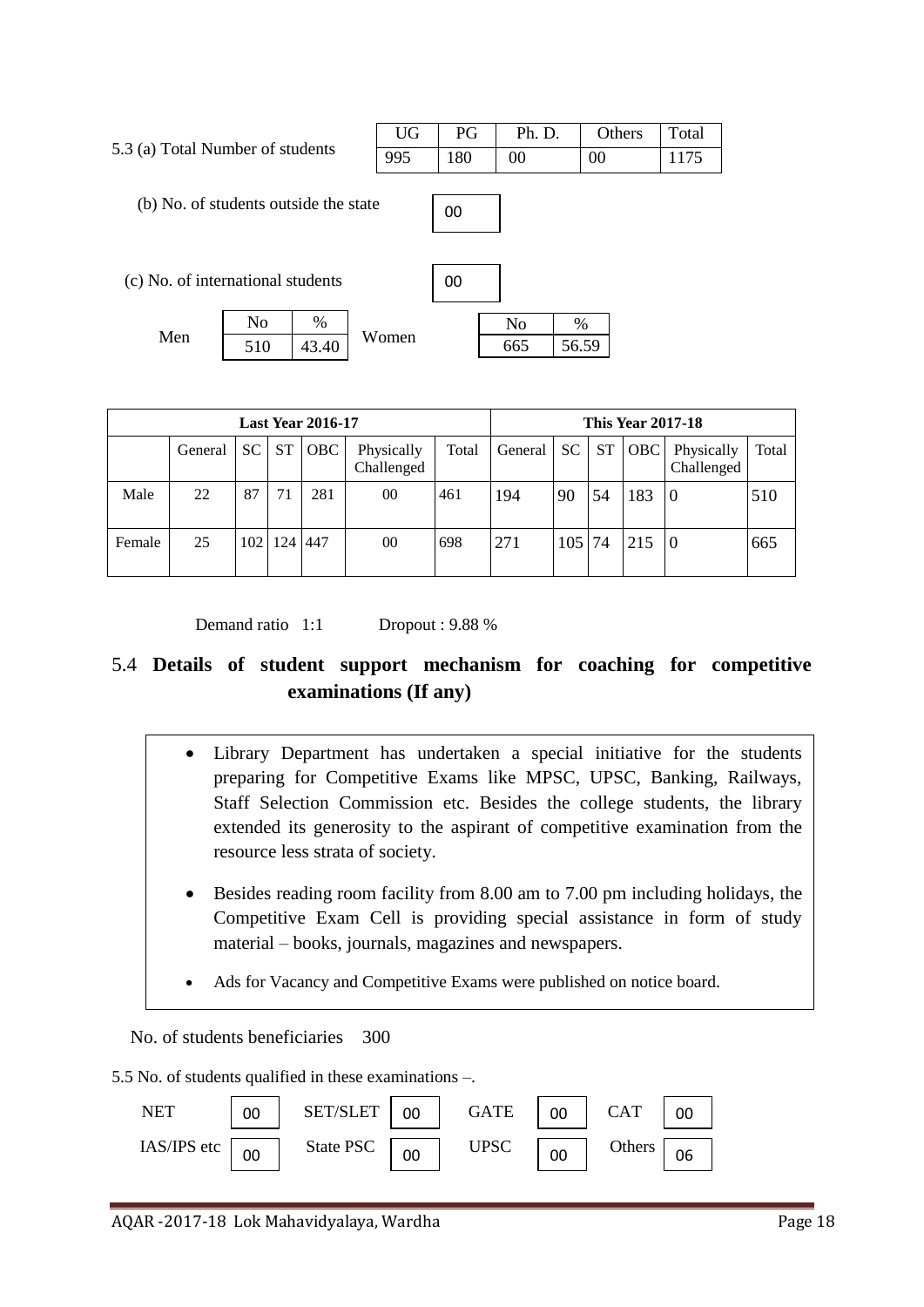#### **5.6 Details of student counselling and career guidance**

- A lecture on 'Banking Career' was organised by Commerce Dept on 16/09/2017. The lecture was delivered by HDFC bank officers, Mr. Shridhar Kulkarni and Mr. Pratik Dhobe.
- A workshop on 'Strategy for the Preparation of MBA –CET Exam and its Admission Procedure' was conducted by Commerce Dept. on 05/02/2018. Dr. Ajay Pethe, Asso. Professor in Datta Meghe Institute of Business Management and Research, Wardha guided the students.
- A expertise talk on 'The Importance and Scope of Self-employment' was organised on 15/02/2018. Mr. Haridas Khelkar, a credit officer from Bajaj Finance Ltd, illumined the students.
- Dept of Home-Economics organised the students' visit to renowned entrepreneur, Ms. Sangita Badhe's "Harmony Entrepreneurs' on 23/02/2018. The students are given information and demonstrations of making different items from micron threads. They are encouraged to undertake self-employment in the industry of household decorates.

No. of students benefitted

200

#### 5.7 Details of campus placement

|                                       | <b>Off Campus</b>                  |                                     |                           |
|---------------------------------------|------------------------------------|-------------------------------------|---------------------------|
| Number of<br>Organizations<br>Visited | Number of Students<br>Participated | Number of<br><b>Students Placed</b> | Number of Students Placed |
|                                       |                                    |                                     |                           |

#### **5.8 Details of gender sensitization programmes**

 A Guest Lecture on 'Gender Equality and Women Empowerment' was organised on  $26<sup>th</sup>$  Sept 2017. The guest speakers Ms. Sana Pandit, a Social Activist and Ms. Alka Bhugul, Women Grievance Redress Committee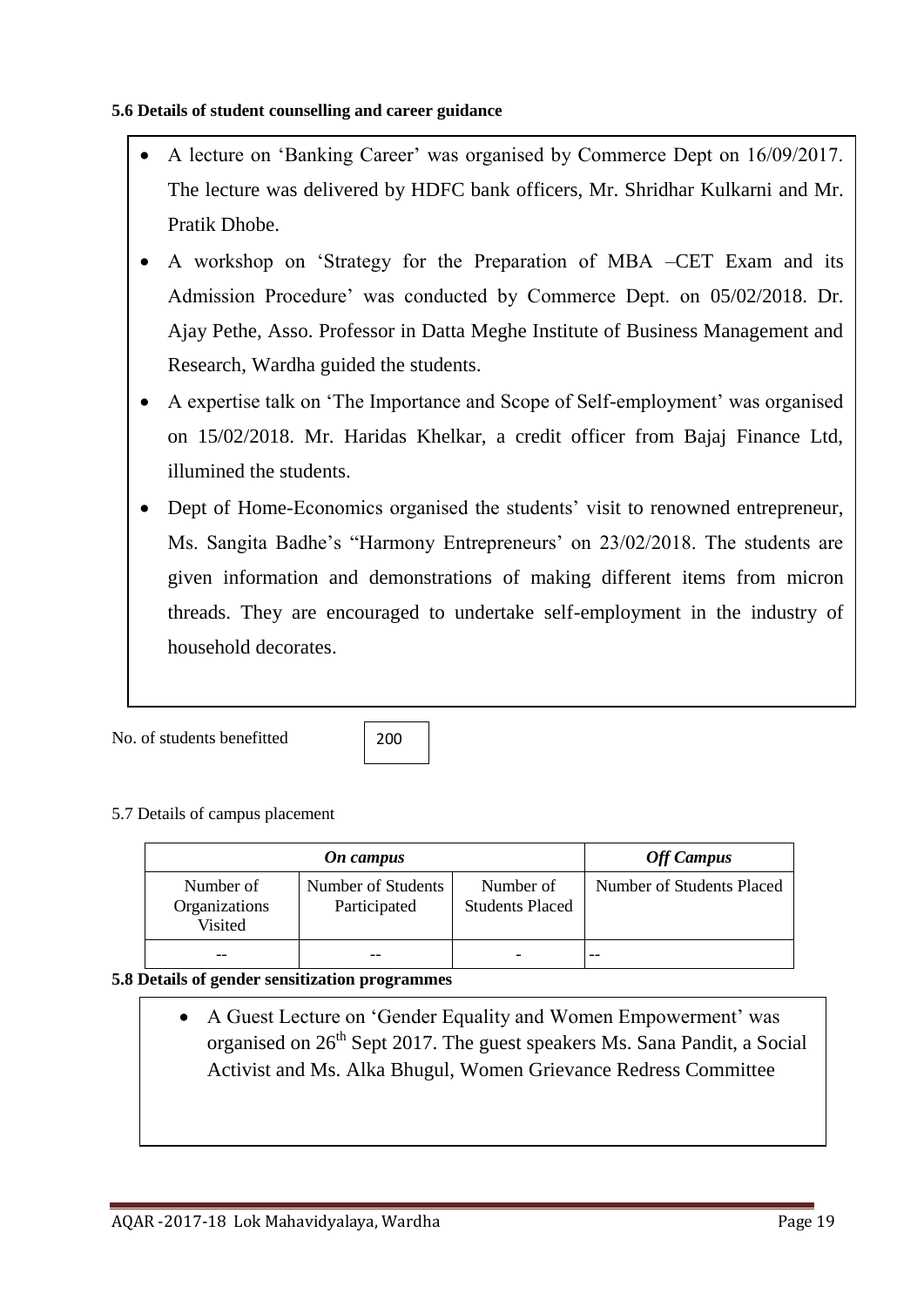#### 5.9 **Students Activities**

#### 5.9.1 **No. of students participated in Sports, Games and other events**

| State/ University level                                                          | 05 | National level | 00 | International level | 00 |
|----------------------------------------------------------------------------------|----|----------------|----|---------------------|----|
| No. of students participated in cultural events                                  |    |                |    |                     |    |
| State/ University level                                                          | 06 | National level | 00 | International level | 00 |
| No. of medals /awards won by students in Sports, Games and other events<br>5.9.2 |    |                |    |                     |    |
| Sports: State/University level                                                   | 05 | National level | 00 | International level | 00 |
| Cultural: State/ University level                                                | 00 | National level | 00 | International level | 00 |

#### 5.10 Scholarships and Financial Support

|                                                                              | Number of<br>students | Amount      |
|------------------------------------------------------------------------------|-----------------------|-------------|
| Financial support from institution                                           |                       |             |
| Financial support from government                                            | 09                    | $44,622=00$ |
| Financial support from other sources                                         |                       |             |
| received<br>Number of students<br>who<br>International/National recognitions |                       |             |

5.11 Student organised / initiatives

| Fairs : State/University level   --   National level   --   International level   --                                                                                                     |  |  |  |
|------------------------------------------------------------------------------------------------------------------------------------------------------------------------------------------|--|--|--|
| Exhibition: State/ University level $\begin{bmatrix} 1 & 1 \end{bmatrix}$ National level $\begin{bmatrix} 1 & 1 \end{bmatrix}$ International level $\begin{bmatrix} 1 & 1 \end{bmatrix}$ |  |  |  |

02

#### 5.12 **No. of social initiatives undertaken by the students**

1.. The NSS students visited Hanuman Hill on  $8<sup>th</sup>$  Sept 2017. The tree saplings were planted by the students under the guidance of renowned green campaigner and literati, Mr. **Maruti Chitampalli** and Wardha District CEO, Nayana Gunde. Nisarga Seva Samiti Co-ordinator, Mr. **Muralidhar Belkhode** appealed the students to contribute more to conserve the environment. NSS students with groups extend their contribution by watering the plants on the hill weekly under the guidance of Mr. Muralidhar Belkhode. The institute has the collaboration with Nisarg Seva Samiti Wardha for the shared motif of protection and conservation of environment.

- 2. NSS Cleanliness Camp was organised in **Dattapur Kushthrog Seva Dham**. The NSS volunteered to clean the area and bring in the awareness through their activities about hygiene, health and cleanliness.
- 3. Dept of Economics conducted the field survey of Facilities Given to the Backward Class Residents of Pipari Grampanchayat Area. The analysis report is prepared and submitted to Sarpanch of Pipari Grampanchayat, Wardha.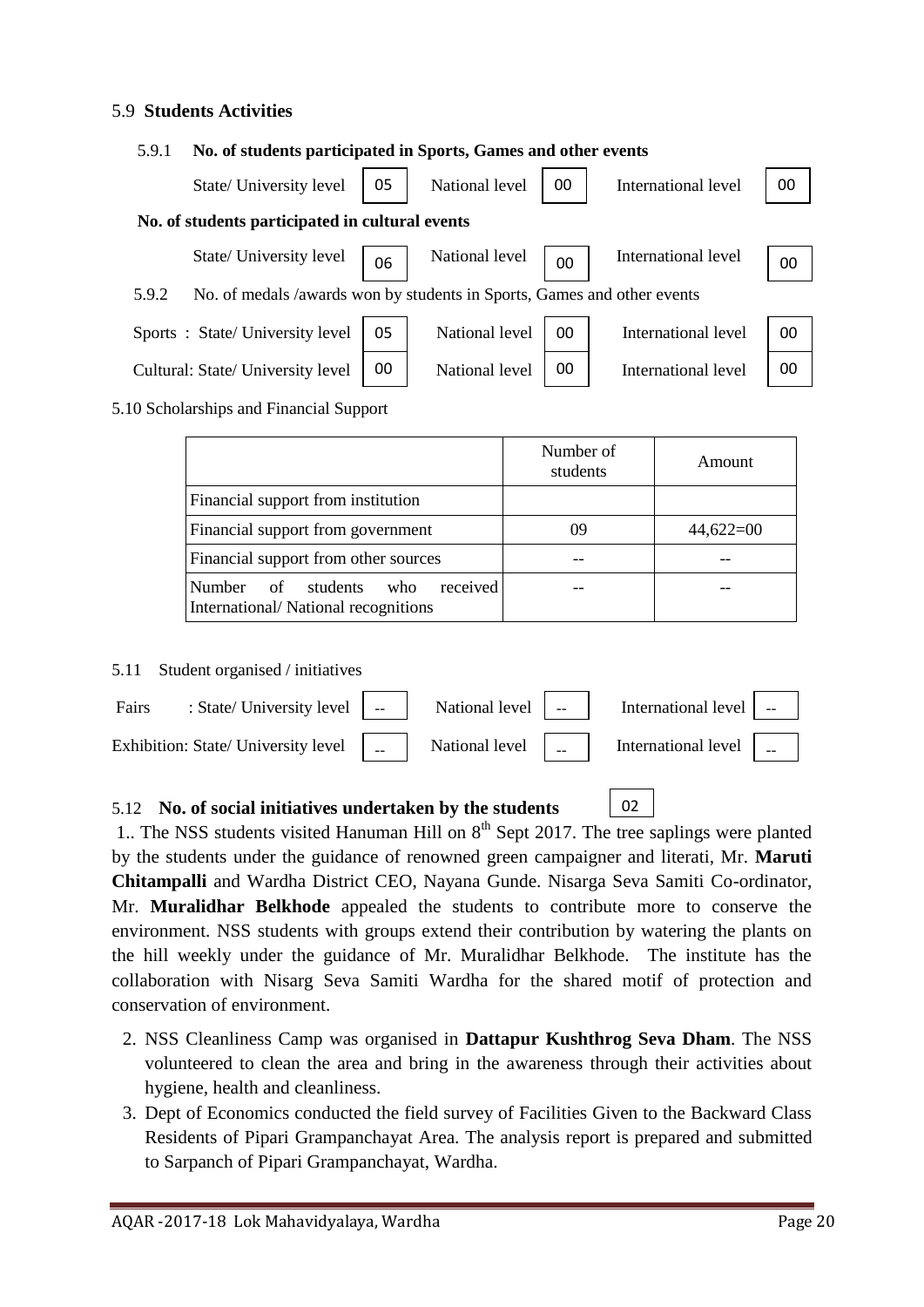5.13 Major grievances of students (if any) redressed: 01 –Environmental Science Grade was not printed on the marksheets of the students of B. A. II and B. Com. II. After correspondence to the university exam section, the problem was redressed.

## **Criterion – VI**

### **6. Governance, Leadership and Management**

6.1 State the Vision and Mission of the institution

**Vision :** To create and provide facilities of quality higher education to the students coming from Wardha and nearby rural areas.

**Mission:** To serve community and social development by inculcating regularity, sincerity, punctuality and perfect discipline to transform the students into responsible citizen of India

6.2 Does the Institution has a Management Information System

Yes, All the data of college admission, registration and classification are undertaken in MIS

6.3 Quality improvement strategies adopted by the institution for each of the following:

6.3.1 Curriculum Development

- Curriculum is designed & structured by RTM, Nagpur University.
- Dr. P. S. Tayde: Semester Pattern Curriculum of B. A., M. A. (Economics) and also designed the value added course of Online Banking and Digital Marketing which is run by the college
- Prof. Sunil D. Patne: Semester Pattern Curriculum of B. A., M. A. Semester Pattern (Pol. Science) and also designed the value added course of Human Rights which is run by college from the session 2017-18.
- Dr. Suchitra S. Patne: Semester Pattern Curriculum of B. A. and M. A. (English) and also designed the value added course of Women Rights.
- Prof. Sarita S. Ganraj: Semester Pattern Curriculum of B. A. and M. A. (History)
- Dr. Avinash Sahurkar: designed the syllabus the value added course in Income Tax for students.
- Dr. Anil Surkar designed the value added course of Communication skill Development.
- Dr. Vishwanath Betal designed the value added course of Writing Skills
- Prof. Manohar Pimpale designed the value added course of Functional English Grammar.
- Prof. Sonali Bansod designed the value added course of Embroidery and Stitching.
- SURFING which is started in 2017-18. Dr. Vilas Bhimanwar designed the value added course in Computer Skills and INTERNET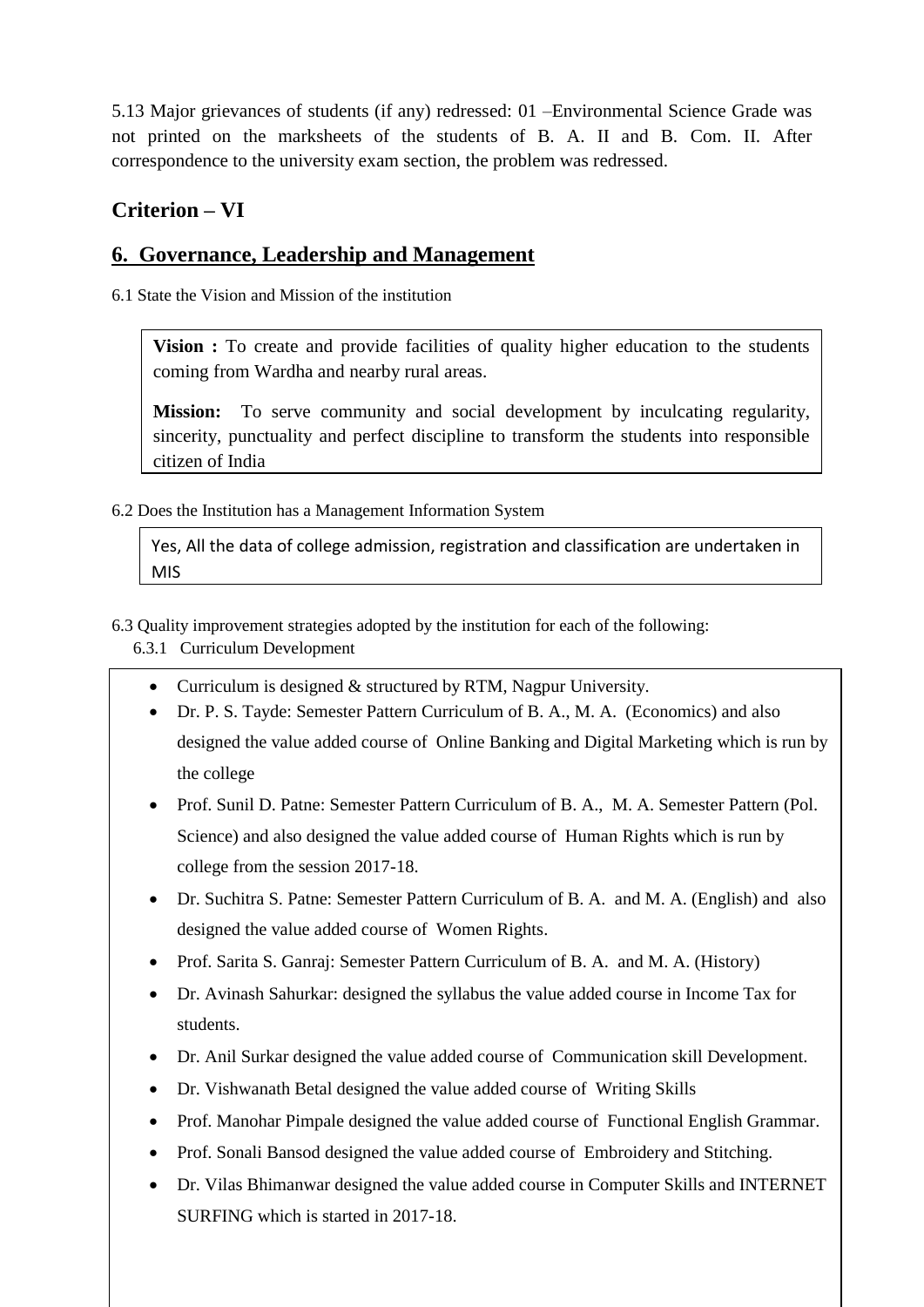## **6.3.2 Teaching and Learning**

- Teaching Plans
- Extensive use of ICT, online study material, question banks, model question papers.
- Classroom seminars by students and assignments
- Slow and advanced learners were identified by formal test and extra classes and tests were undertaken to upgrade their level. Moreover, advanced learners were provided extra study material- reference books, internet sources etc.
- Documentary films, academic, motivational movies, dramas etc pertinent to the curriculum were shown to the students aiming to enrich their understanding.
- Laboratory work, experiments, study tour, field visits, computer lab, etc tools are used to enhance curriculum understanding of the students.
- Guest lectures, activities like classroom seminar, group discussions, part playing through Study Circle were organised.

#### **6.3.3 Examination and Evaluation**

- Students' progression was continuously evaluated through class tests, oral questioning and terminal examinations.
- Model Question Banks were provided to the students.
- Students' complaints and grievances related to hall tickets, marksheets, withheld results, revaluations are resolved by communication with the university on priority basis. A special employee is deputed to resolve the issues.
- College also provides the facility of submission of examination forms for exstudents and external students.

#### **6.3.4 Research and Development**

- Research Papers have been published by faculty members in Peer Reviewed Journals & Conference Proceedings with ISBN, ISSN.
- Prof. M. G. Sahare submitted the PhD Thesis to RTM, Nagpur University.
- Duty leave and T. A. And registration fees have been provided to the participants in seminar and conference.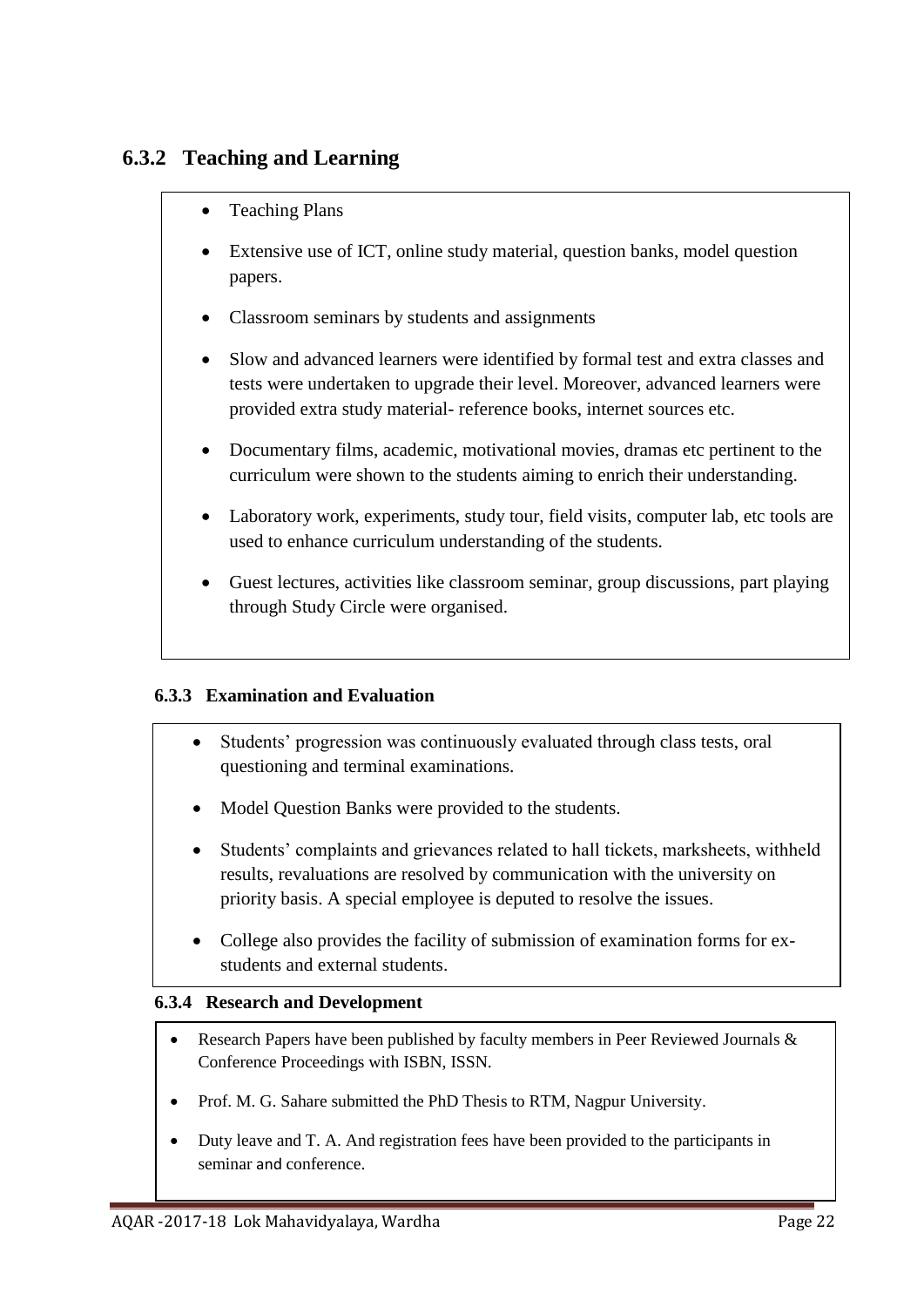6.3.5 Library, ICT and physical infrastructure / instrumentation

#### **6.3.5 Library, ICT and Physical infrastructure / instrumentation**

- Suggested text books and other books by the Faculty members have been purchased.
- Other reference books have been purchased.
- Magazines for Competitive Exams have been subscribed

#### **6.3.6 Human Resource Management**

- Available human resource was managed to cater to the maximum outcome.
- Free Medical Check-up and Health Maintenance Camp was organised in which teaching and non-teaching staff were enlightened on health tips and free medical check-up was done.

#### **6.3.7 Faculty and Staff recruitment**

 Eligible and efficient visiting faculty members were selected through advertisement and intensive interview screening methods

#### **6.3.8 Industry Interaction / Collaboration**

- 1) The students of Home Economics Dept. visited the Gruh Udhyog run by Mrs. Sumitra Bais on  $22<sup>nd</sup>$  Oct 2017.
- 2) Dept. of Economics organized the field visit to Parle-G Factory, Nagpur.
- 3) Dept. of Geography visited Sevagram Village on 12/02/2018 and undertook the social, economic and ecological survey of the village.
- 4) Dept. of Geography also undertook the geographical survey of Bor Tiger Reserve on 16/02/2018. The students studied the forest ecology and structures of valleys and mountains.
- 5) Psychology Dept organised the educational visit to Sharada Deaf and Dumb School, Nalwadi, Chhaya Bal Sudhar Gruh Wardha and Wardha District Jail on 03/10/2018 in order to study the psycho-social study of the problems existed in the society.
- 6) Dept of Library visited the library of St. Gajanan Maharaj College of Engineering, Shegaon on  $17<sup>th</sup>$  Jan 2018.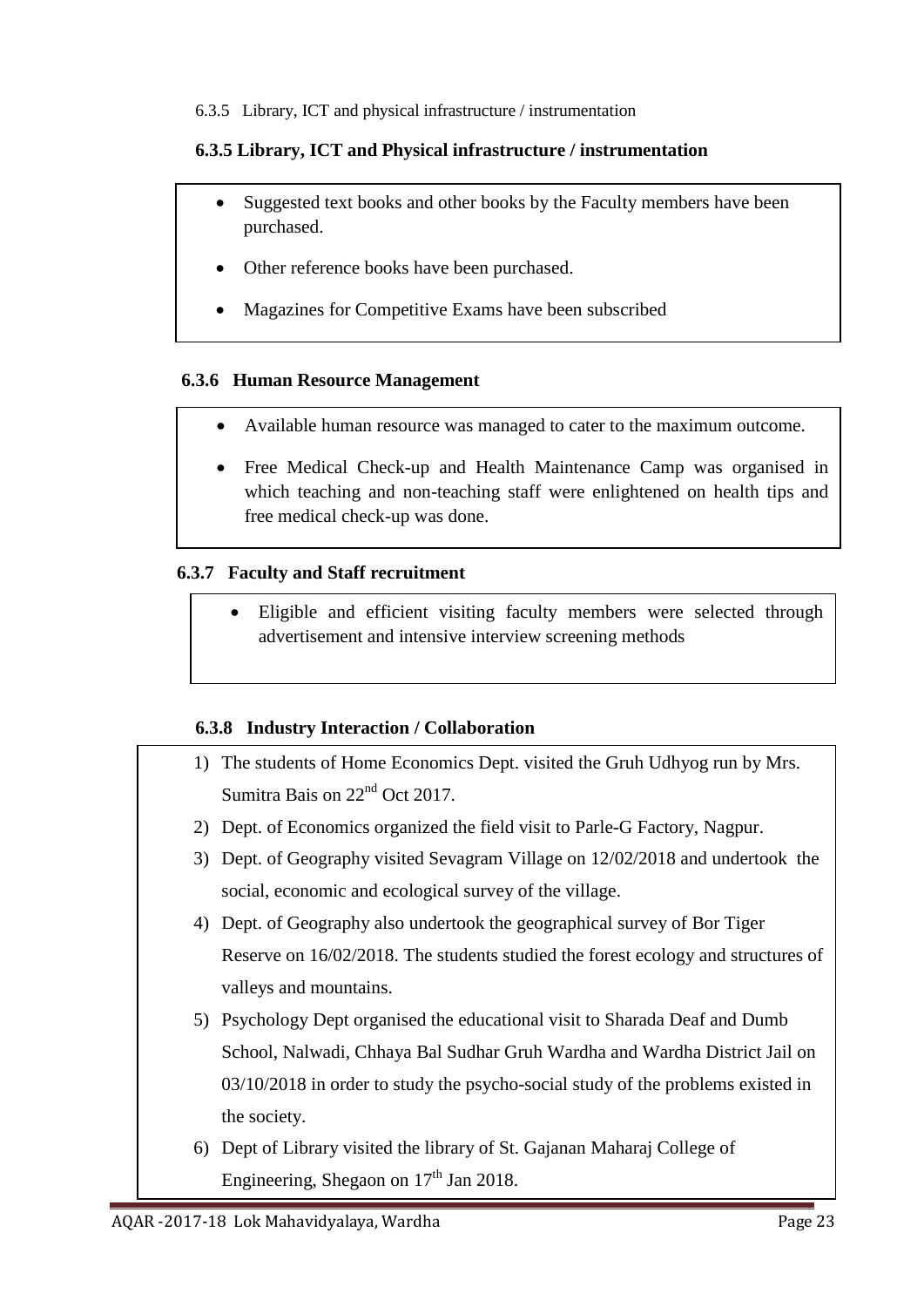#### **6.3.9 Admission of Students**

| • Admission process is undertaken on first come first serve basis. The         |
|--------------------------------------------------------------------------------|
| widespread publicity for admission is given in newspapers, pamphlets, website  |
| banners. Information of admission fee structure is given in printed and online |
| brochure.                                                                      |

 After Admission counselling was undertaken to help students to opt the subjects of their interest and liking. Thus the students could opt the subjects of their choice.

| <b>6.4 Welfare schemes for</b><br>6.5 Total corpus fund generated                        |                   | Teaching<br>Non teaching<br><b>Students</b> | Yes<br>Yes |                |  |
|------------------------------------------------------------------------------------------|-------------------|---------------------------------------------|------------|----------------|--|
|                                                                                          |                   |                                             |            |                |  |
|                                                                                          |                   |                                             |            |                |  |
|                                                                                          |                   |                                             | Yes        |                |  |
|                                                                                          |                   |                                             |            |                |  |
|                                                                                          |                   |                                             |            |                |  |
|                                                                                          |                   | ---                                         |            |                |  |
|                                                                                          |                   |                                             |            |                |  |
|                                                                                          |                   |                                             |            |                |  |
| 6.6 Whether annual financial audit has been done                                         |                   |                                             | v<br>Yes   | N <sub>o</sub> |  |
| 6.7 Whether Academic and Administrative Audit (AAA) has been done?                       |                   |                                             |            |                |  |
| Audit Type                                                                               |                   | External                                    | Internal   |                |  |
|                                                                                          | Yes/No            | Agency                                      | Yes/No     | Authority      |  |
| Academic                                                                                 |                   |                                             | Yes        | CDC/IQAC       |  |
| Administrative                                                                           |                   |                                             | Yes        | CDC/IQAC       |  |
|                                                                                          |                   |                                             |            |                |  |
| 6.8 Does the University declare results within 30 days?                                  |                   |                                             |            |                |  |
|                                                                                          |                   |                                             |            |                |  |
|                                                                                          | For UG Programmes | Yes                                         | No<br>v    |                |  |
|                                                                                          | For PG Programmes | Yes                                         | No         |                |  |
|                                                                                          |                   |                                             | $\sqrt{ }$ |                |  |
|                                                                                          |                   |                                             |            |                |  |
| 6.9 What efforts are made by the University/ Autonomous College for Examination Reforms? |                   |                                             |            |                |  |
|                                                                                          |                   |                                             |            |                |  |
| N.A.                                                                                     |                   |                                             |            |                |  |
|                                                                                          |                   |                                             |            |                |  |
|                                                                                          |                   |                                             |            |                |  |

**affiliated/constituent colleges?**

N. A.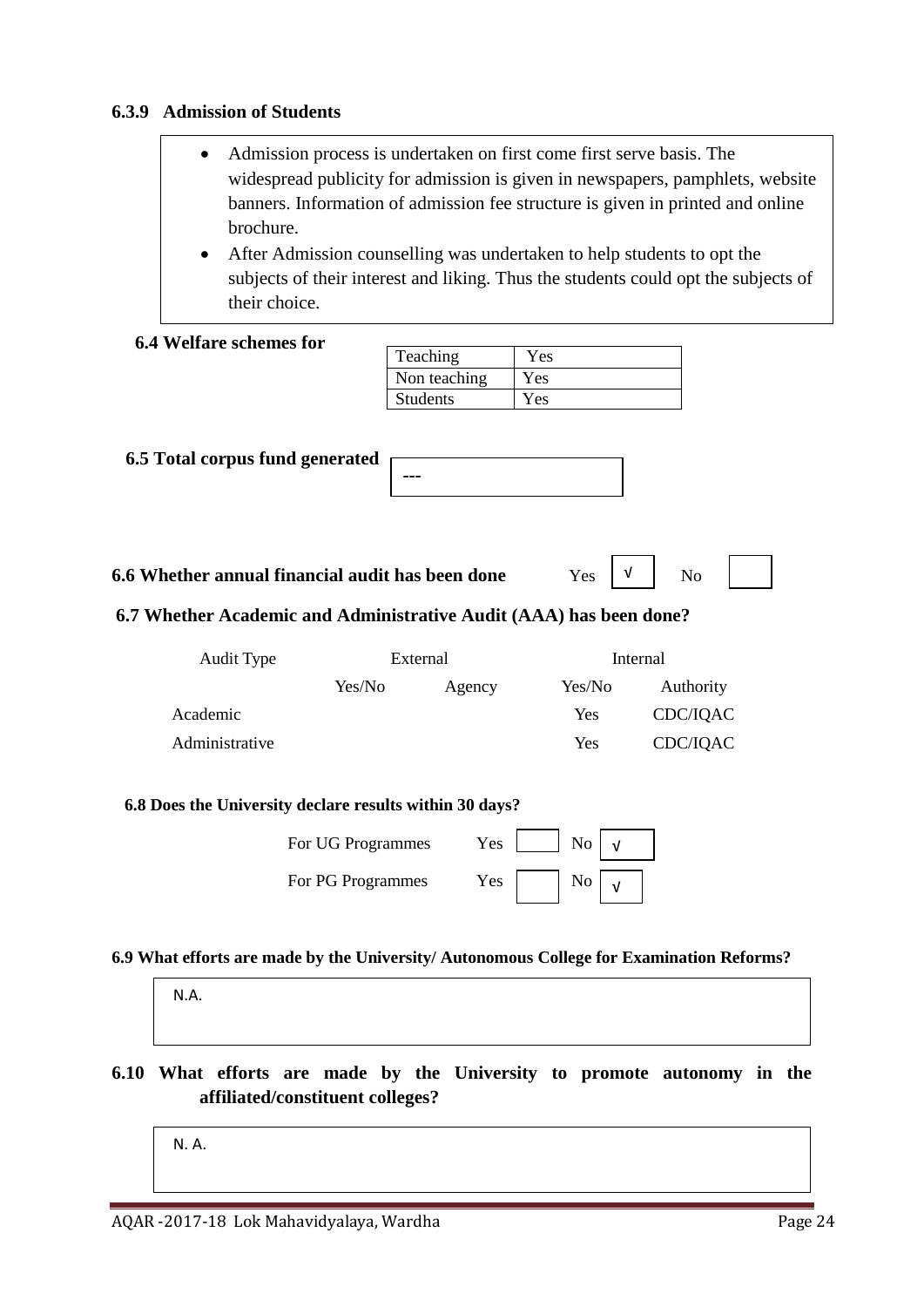#### **6.11 Activities and support from the Alumni Association**

#### **6.12 Activities and support from the Parent – Teacher Association**

#### **6.13 Development programmes for support staff**

#### **6.14 Initiatives taken by the institution to make the campus eco-friendly**

- Campus Cleaning & Garden Maintenance Committee observes cleaning and maintenance continuously.
- Garbage is disposed properly.
- Daily wages staff has been appointed for campus maintenance and sanitation.

#### **Criterion – VII**

#### **7. Innovations and Best Practices**

#### **7.1 Innovations introduced during this academic year which have created a positive impact on the functioning of the institution. Give details.**

• Monthly meetings with HODs to assess and observe the functioning of the teaching – learning, co-curricular and extra curricular activities. Programmes for consecutive months were assigned and difficulties and difficulties in function were discussed and solved.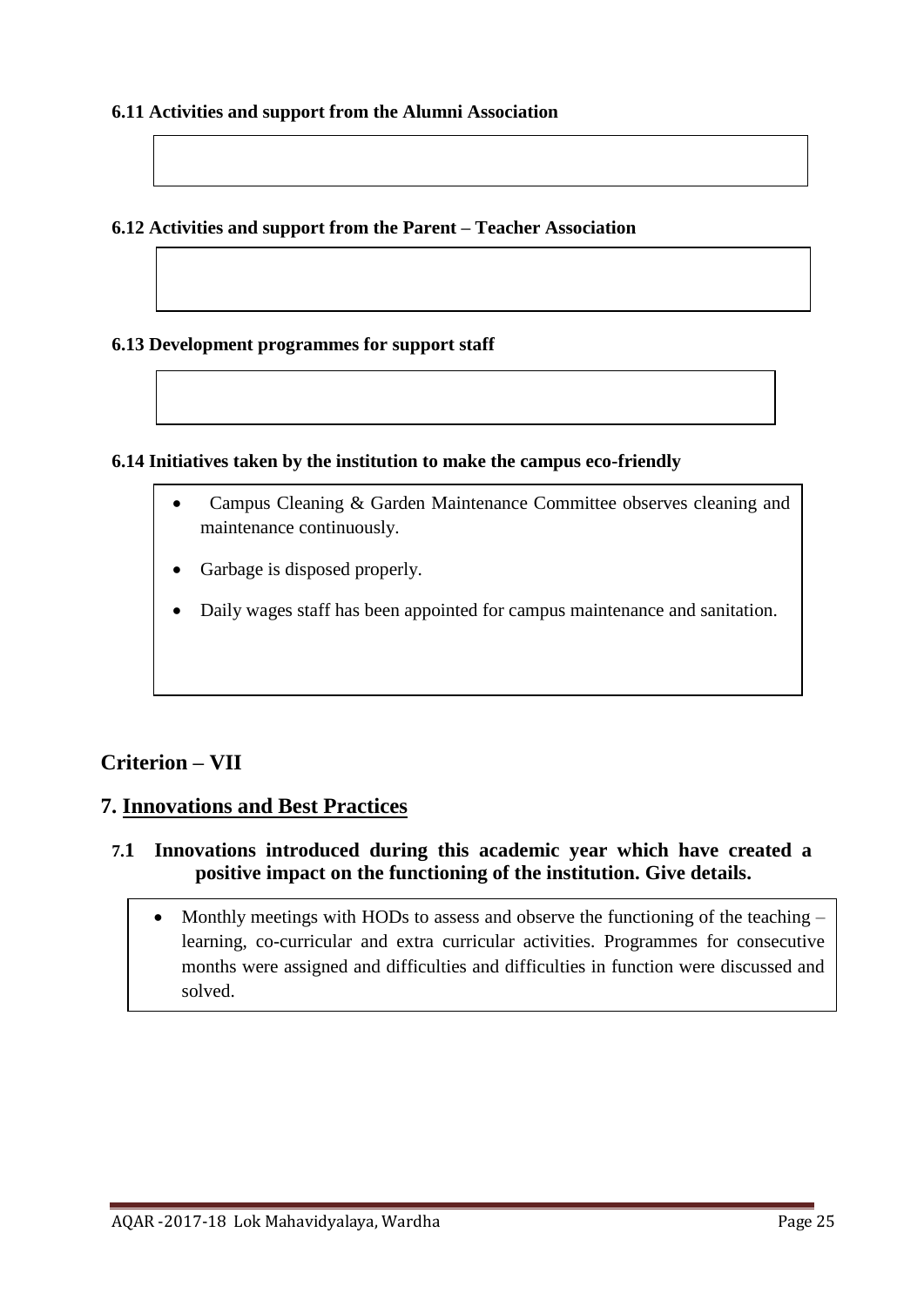#### **7.2 Provide the Action Taken Report (ATR) based on the plan of action decided upon at the beginning of the year**

- **a) Strengthening of Remedial and COP:** Extra classes were engaged to facilitate the students to meet the academic needs of students. Certificate Course in Communicate English was conducted.
- **b) One more ICT Classroom is installed on 25 March 2018.**
- **c) Initiatives for Collaborations and linkages:** The MoU for collaborations with i) Vevekanand Kendra, Kanyakumari branch-Wardha and ii) Nisarg Seva Samiti, Wardha **Gymnasium:** A Room is allotted.
- **d) Guest Lectures: Conducted**
- **e) Gender Sensitization Programmes:** Conducted
- **f) Workshop on Information Management and Application** Library Dept Conducted
- **g)** Library Dept : **Book Fair & Exhibition--** Conducted on 07/09/2017
- **h) More extension activities and ISRs- Conducted**
- Library Dept : **Book Fair & Exhibition--** Conducted on 07/09/2017
- **More extension activities and ISRs- Conducted**
- **Organising Intellectual and Cultural Competitions for students:**

Debate, Speech, Cultural Activities- Dance, Singing, Drama, Essay Competition were organised during  $11<sup>th</sup>$  -13<sup>th</sup> January 2018.

- **Enhancing Sports Programmes and its Outcome**—**Conducted** 
	- **Career Counselling and Placement Initiatives for students**: **Workshops conducted**
	- **Workshop on 'Soft Skills :Connecting Students from Classroom to Career" was organised on 11th Sept 2017.**
	- **Field Visits, Study Tours, Industrial Visits** : Conducted by Eco Dept, Soc. Dept, Library Dept, Psychology Dept & Geography Dept.
	- **Submitting Minor and Major Research Projects to UGC:**

UGC is not facilitating the Grants for the projects.

- **Organising National /International Level Seminars**: **Nil**
- **Establishment of Incubation Centre: Yes**
- Feedback on Teaching- Learning & Curriculum : **Feedback Conducted**
- Home Eco Dept—Apparel and Handicraft Exhibition: **Conducted**
- Home Eco Dept—Recipe Competition: **Conducted**
- Seminar for Students: **Conducted**
- Student's Initiatives : Yes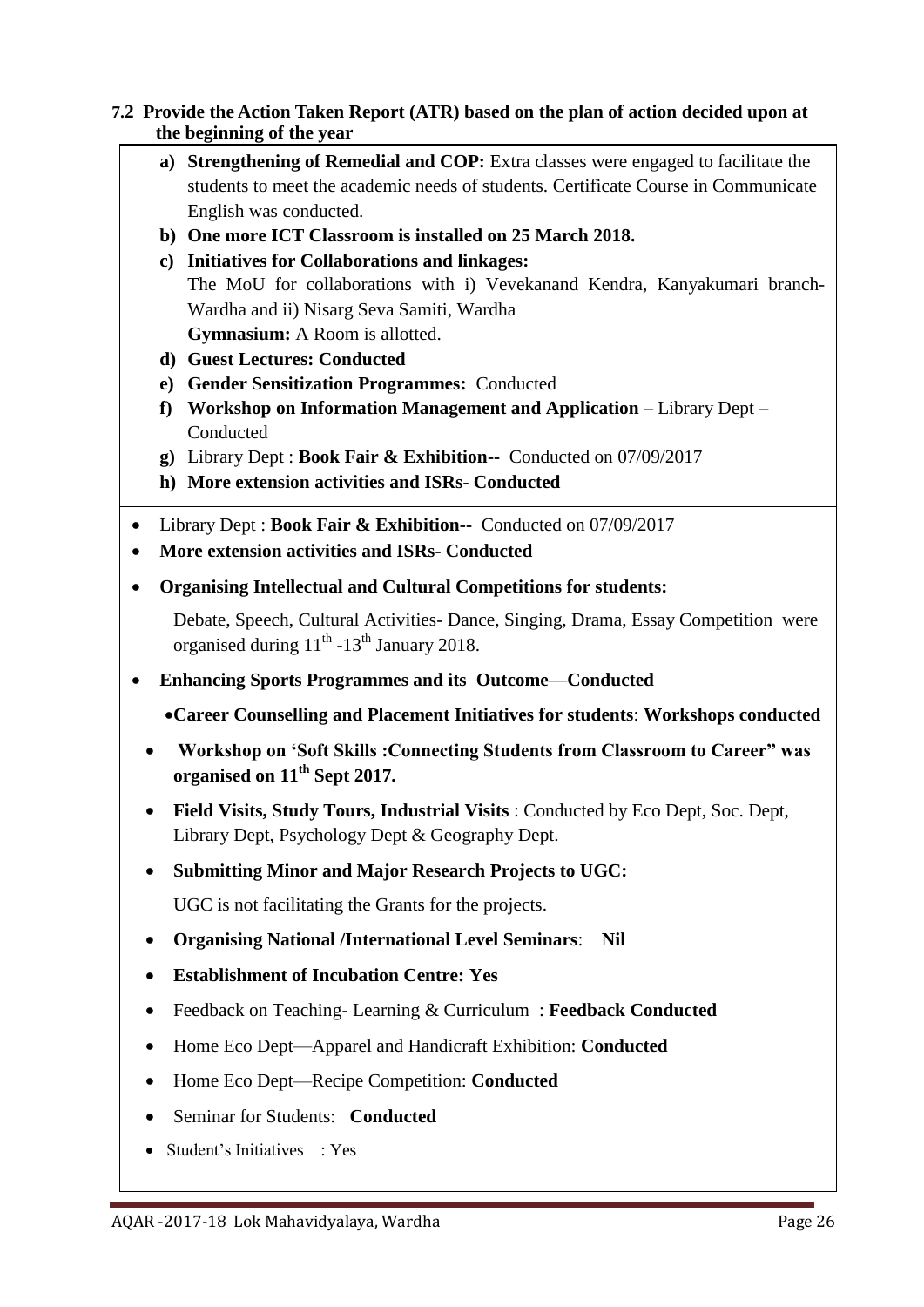- Strengthening Research Publications: **Research Papers & Books Published**
- Field Visits, Study Tours, Industrial Visits : Yes
- Feedback on Teaching- Learning and Curriculum : Yes
- Home Eco Dept—Recipe Competition, Mehandi, Rangoli etc. :Yes
- Student's Initiatives : Yes

#### **7.3 Give two Best Practices of the institution** *(please see the format in the NAAC Self-study Manuals)*

- Value Based Short Term Courses.
- Study Material on Websites
- Students' Initiation for Survey of Problems in Local Community

#### **7.4 Contribution to environmental awareness / protection**

- Environment Education Dept organised lectures on environment awareness and protection.
- Students prepare project book on various issues related to environment and climate change
- NSS students participated in Plantation Drive conducted in collaboration with Nisarg Seva Samiti Wardha
- Green Corridor is created at Library Reading Room verandah

**7.5** Whether environmental audit was conducted? Yes No

√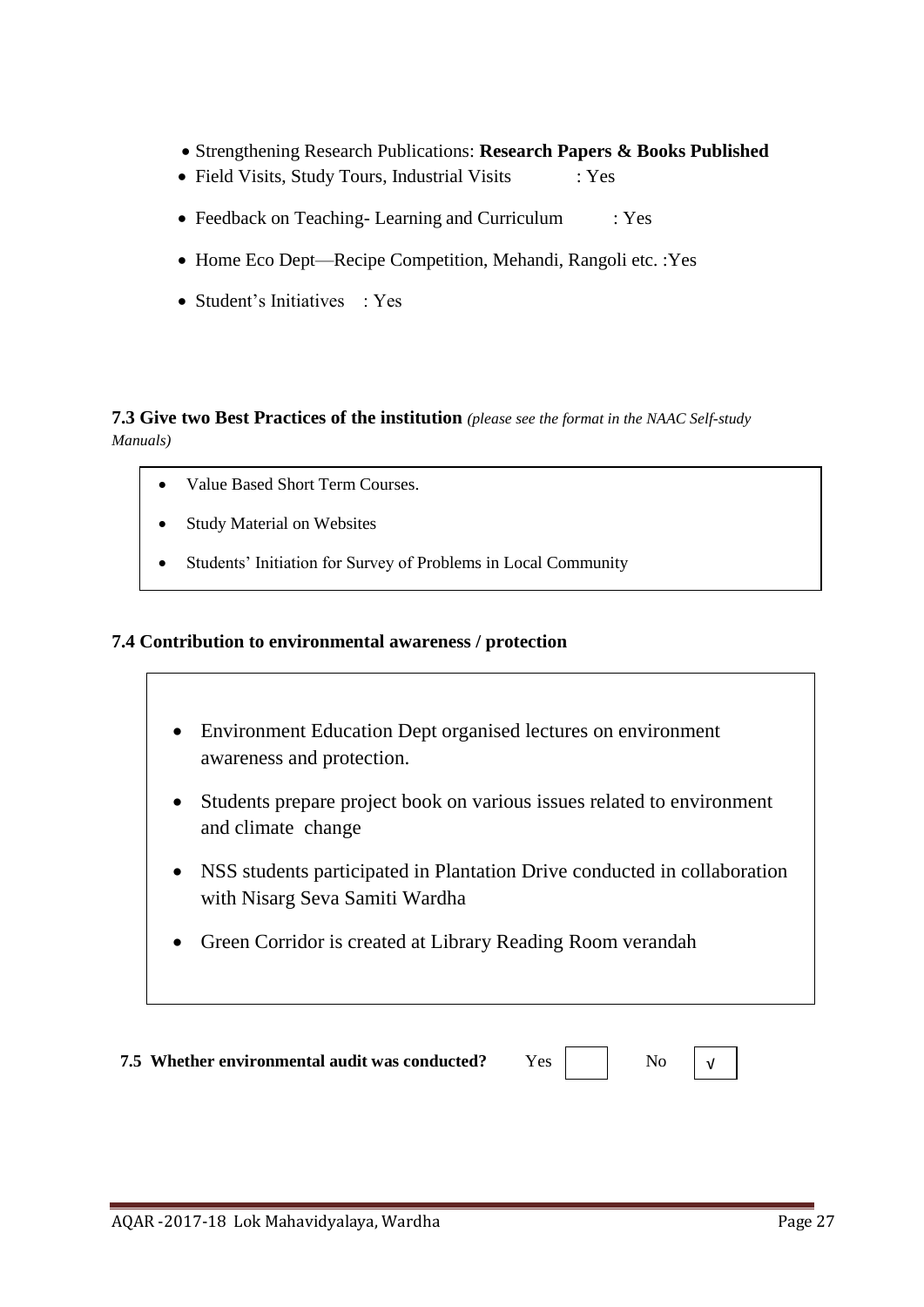**7.6 Any other relevant information the institution wishes to add.** (for example SWOT Analysis)

**Strengths:** 1. Situated at the heart of the city. 2. Well Qualified and Experienced Teaching Staff 3. Support Facilities to the Rural Background students. 4. PG Students Appear in University Merit Lists

**Weaknesses:** 1. Poor Academic Background of the students, 2) Unsatisfactory Results of UG courses, 3. Lack of Professional & Vocational Courses

**Opportunities :** 1. Strengthening of Competitive Examination Cell 2. Strengthening Career Counselling & Placement Cell 3. Extending Community Engagement of Students

**Threats :** 1. Insufficient admissions in PG Courses 2. Declining Trend to appear for BA/B. Com Courses.

#### **8. Plan of Action for the Institution for the year 2018-19:**

- Improving the exam results**:**
- Strengthening of Remedial and Value Added Courses :
- Guest Lectures **:** Gender Sensitization Programmes**:**
- Workshop on Information Management and Application for Students
- Collaboration and MoU with Mahalaxmi Gruh Udyog Deoli
- Collaboration and MoU with Ruikar Institute of Labour Welfare Nagpur
- More extension activities and ISRs-
- Organising Intellectual and Cultural Competitions for students**:**
- Enhancing Sports Programmes and its Outcome—
- ICT training for Teachers:
- Career Counselling and Placement Initiatives for students:
- Workshop on 'Personality and Soft Skill Development' for students:
- Field Visits, Study Tours, Industrial Visits and training
- Survey of nearby community for sensitizing students with the local issues